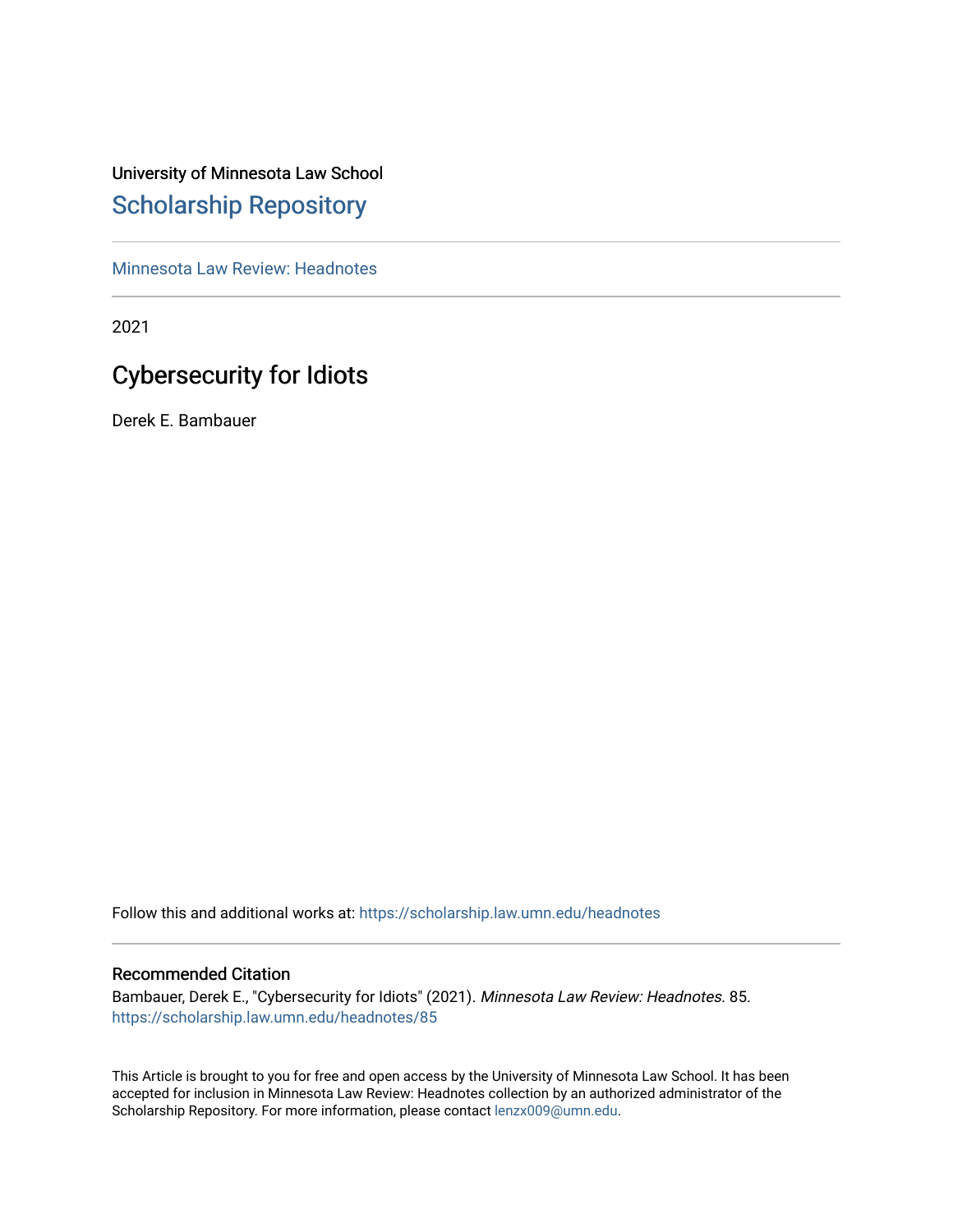# **Article**

# **Cybersecurity for Idiots**

# **Derek E. Bambauer†**

#### INTRODUCTION

#### Stupid is as stupid does. - Forrest Gump<sup>1</sup>

Regulators can improve cybersecurity by concentrating on its low-hanging fruit. For example: "solarwinds123" is self-evidently an insecure password.<sup>2</sup> This is particularly true for an Internet security firm named "SolarWinds." SolarWinds allowed users who knew-or guessed—that weak password to access its software updates server.<sup>3</sup> Worse, once logged in, users could upload files that would then be distributed to any SolarWinds client seeking the latest patch.<sup>4</sup> Those

4. *See* Seals, *supra* note 3.

172

<sup>†</sup> Professor of Law, University of Arizona James E. Rogers College of Law. I thank Steven Bellovin, Neil Chilson, Bryan Choi, Deven Desai, Lesley Fair, Leslie Francis, Sue Glueck, Eric Goldman, Dan Hunter, Gus Hurwitz, Kristin Johnson, Gondy Leroy, Margot Kaminski, Rotem Medzini, Thinh Nguyen, Rianna Pfefferkorn, Amelia Smith Rinehart, Alan Rozenshtein, Sharon Sandeen, Viola Schmid, Allan Sternstein, David Thaw, Charlotte Tschider, Alan Trammell, Rebecca Wexler, Felix Wu, Christopher Yoo, Tal Zarsky, the participants in the Forum Cyber at the University of Haifa, the participants in the Internet Law Works In Progress 2019 conference, the participants in the LABS colloquium at the S.J. Quinney College of Law at the University of Utah in 2020, and the participants in the 2021 Cybersecurity Law and Policy Scholars Conference for helpful suggestions and discussion. I welcome comments at <derekbambauer@email.arizona.edu>. Copyright © 2021 by Derek E. Bambauer.

<sup>1.</sup> FORREST GUMP (Paramount Pictures 1994).

<sup>2.</sup> Weak, easily guessed passwords have been known security flaws for a long time, and at least since 2008. See FTC v. Wyndham Worldwide Corp., 799 F.3d 236, 240 (3d Cir. 2015) (describing FTC cybersecurity enforcement action brought, in part, due to hotel chain's "use of easily guessed passwords to access the property management systems").

<sup>3.</sup> See Tara Seals, The SolarWinds Perfect Storm: Default Password, Access Sales and More, THREATPOST (Dec. 16, 2020), https://threatpost.com/solarwinds-defaultpassword-access-sales/162327 [https://perma.cc/P8TF-VPDG]; Thomas Claburn, We're Not Saying This Is How SolarWinds Was Backdoored, but Its FTP Password 'Leaked *on GitHub in Plaintext*,' THE REGISTER (Dec. 16, 2020), https://www.theregister .com/2020/12/16/solarwinds\_github\_password [https://perma.cc/K65X-V3U7].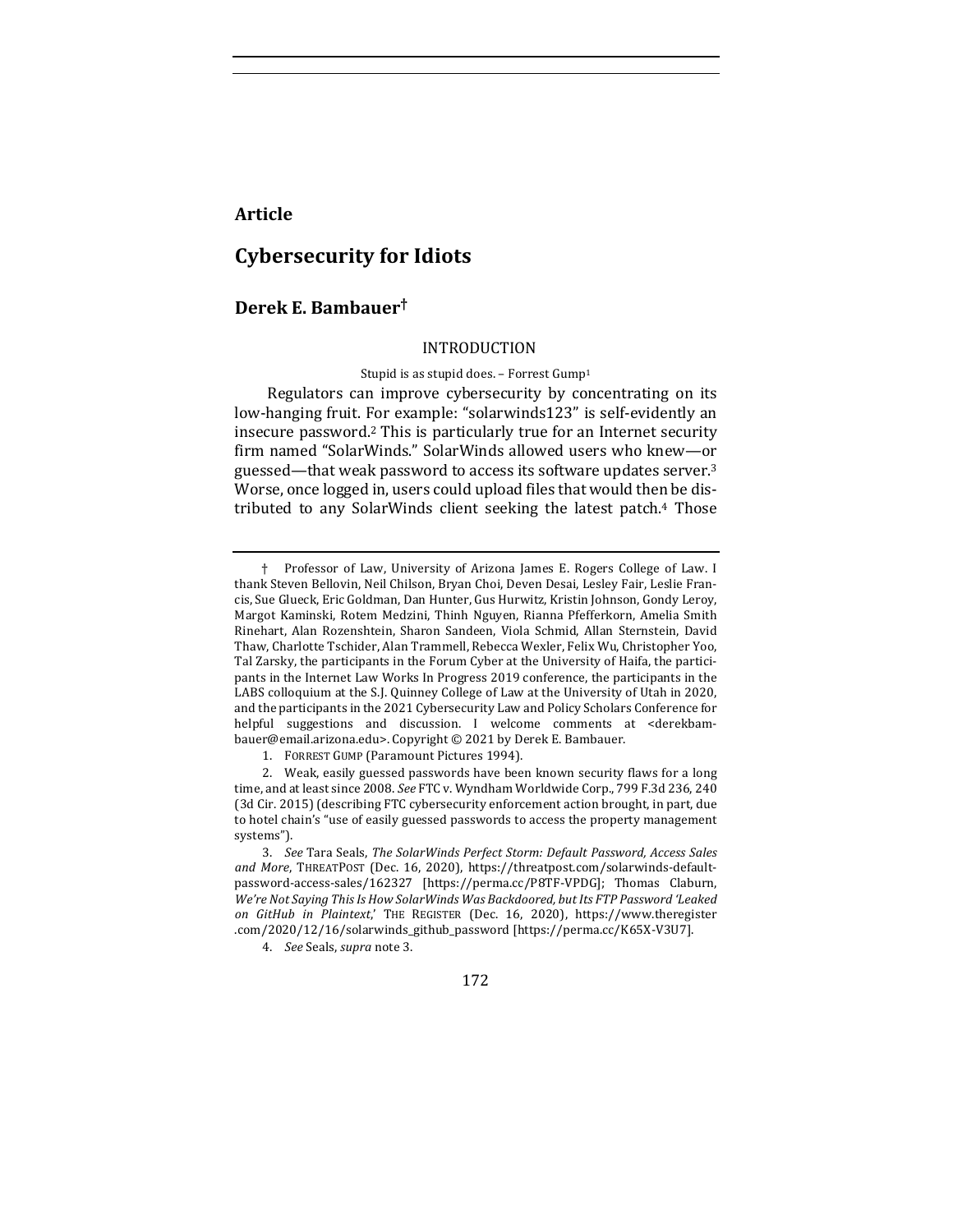clients included  $425$  of the Fortune  $500$  companies,<sup>5</sup> along with federal government agencies such as the Departments of Commerce, Defense, Homeland Security, and the Treasury,<sup>6</sup> and the National Nuclear Security Administration.<sup>7</sup>

SolarWind's inept security practices ultimately led to a catastrophic Internet security breach—one that gave malicious attackers (probably working for the government of Russia) access to secret U.S. government systems and data, along with a huge swath of confidential information held by commercial firms.<sup>8</sup> Security experts have only just begun the Herculean tasks of assessing what data was compromised, which systems must be replaced, and what traps the attackers left hidden behind.<sup>9</sup> Thus far, the hack is known to have compromised e-mail accounts at the Department of Justice;<sup>10</sup> the source code for certain Microsoft programs;<sup>11</sup> and sealed documents filed in the federal court system,<sup>12</sup> among a wealth of other likely targets. A single bad apple blew up the barrel.

7. Dan Goodin, SolarWinds Hack That Breached Gov Networks Poses a "Grave *Risk" to the Nation*, ARS TECHNICA (Dec. 17, 2020), https://arstechnica.com/ information-technology/2020/12/feds-warn-that-solarwinds-hackers-likely-used -other-ways-to-breach-networks [https://perma.cc/MGF6-Y44N].

8. See generally Laura Hautala, SolarWinds Hackers Accessed DHS Acting Secre*tary's Emails: What You Need to Know*, CNET (Mar. 29, 2021), https:// www.cnet.com/news/solarwinds-hack-officially-blamed-on-russia-what-you-need -to-know [https://perma.cc/3KEN-KX27].

9. *See generally* SOLARWINDS CORP., CURRENT REPORT: FORM 8-K (Dec. 14, 2020), https://www.sec.gov/Archives/edgar/data/0001739942/000162828020017451/ swi-20201214.htm [https://perma.cc/7X5M-K8UG]; Bruce Schneier, Why Was Solar-*Winds So Vulnerable to a Hack?*, N.Y. TIMES (Feb. 23, 2021), https://www .nytimes.com/2021/02/23/opinion/solarwinds-hack.html [https://perma.cc/C2GE -E89F].

10. See Catalin Cimpanu, SolarWinds Fallout: DOJ Says Hackers Accessed Its Mi*crosoft O365 Email Server*, ZDNET (Jan. 6, 2021), https://www.zdnet.com/article/ solarwinds-fallout-doj-says-hackers-accessed-its-microsoft-o365-email-server [https://perma.cc/VK89-P4AM].

11. *See* Ellen Nakashima, *Microsoft Says Russians Hacked Its Network, Viewing Source Code*, WASH. POST (Dec. 31, 2020), https://www.washingtonpost.com/national -security/microsoft-russian-hackers-source-coce/2020/12/31/a9b4f7cc-4b95 -11eb-839a-cf4ba7b7c48c\_story.html [https://perma.cc/8K4D-4K3X].

12. *See* Brian Krebs, *Sealed U.S. Court Records Exposed in SolarWinds Breach*,

<sup>5.</sup> See Thomas P. Bossert, *I Was the Homeland Security Adviser to Trump. We're Being Hacked.*, N.Y. TIMES (Dec. 16, 2020), https://www.nytimes.com/ 2020/12/16/opinion/fireeye-solarwinds-russia-hack.html [https://perma.cc/UQ57 -NP9D].

<sup>6.</sup> David E. Sanger & Nicole Perlroth, More Hacking Attacks Found as Officials *Warn of 'Grave Risk' to U.S. Government*, N.Y. TIMES (Dec. 17, 2020), https://www .nytimes.com/2020/12/17/us/politics/russia-cyber-hack-trump.html [https:// perma.cc/2SL7-SYLZ].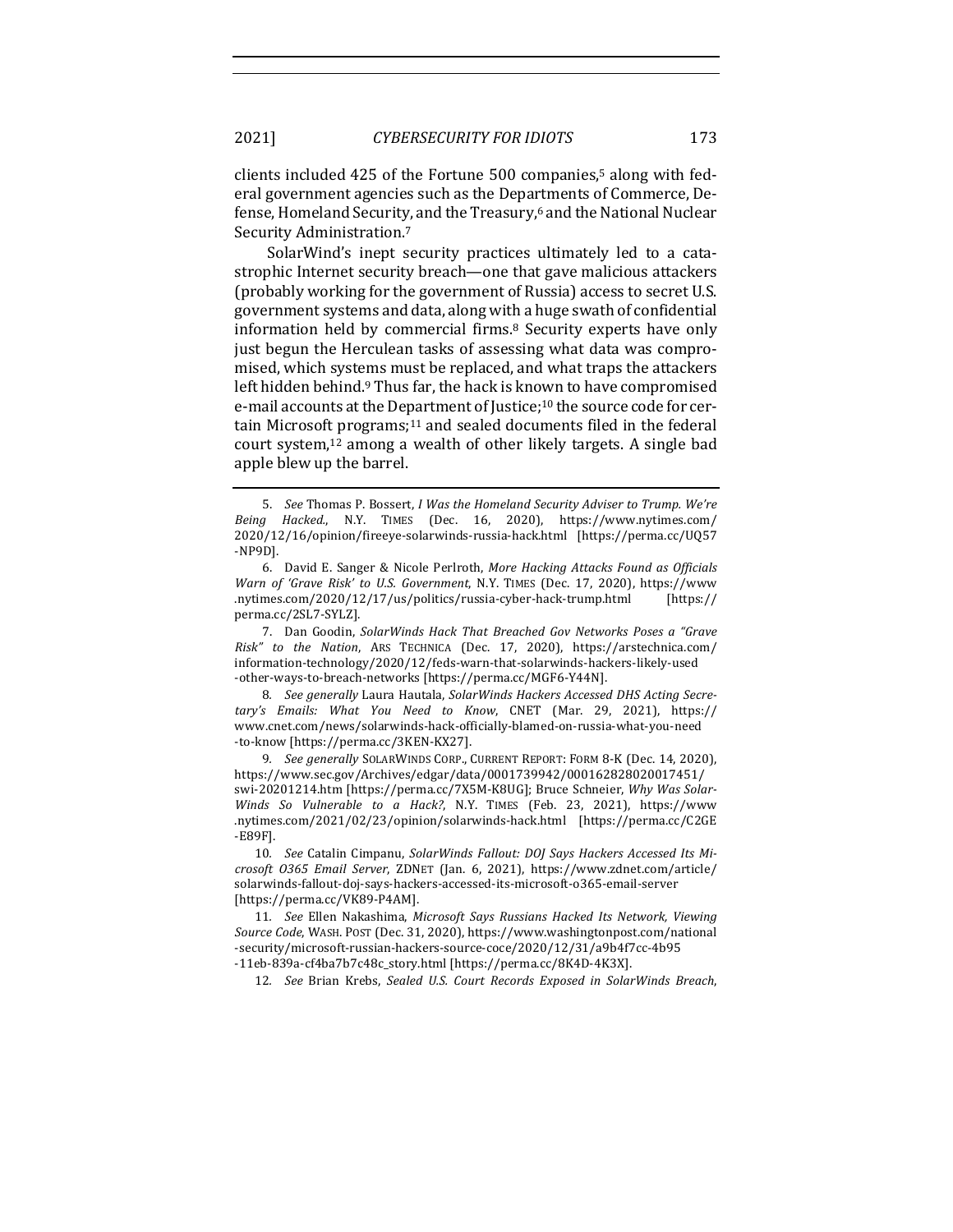Cybersecurity is difficult and complex to implement correctly, which means that cybersecurity regulation is also hard and complicated. The United States has formally specified cybersecurity as a top federal policy priority since  $1997$ ,<sup>13</sup> yet over two decades later, America's legal regulation of cybersecurity is a mess if not an outright disaster.<sup>14</sup> I argue elsewhere that this failure derives from technological timidity<sup>15</sup>: regulators focus on process rather than substance;<sup>16</sup> defer too often to the judgments of regulated entities; $17$  and prefer politically palatable but practically ineffective mechanisms such as information sharing.<sup>18</sup> And, trend-setting enforcers such as the Federal Trade Commission tend to concentrate on amorphous holistic assessments of an organization's security rather than seeking, as an attacker would, the weak point in their systems.<sup>19</sup> Cybersecurity failings are persistent and pernicious.

This Essay suggests that the current parlous situation can be improved, ironically, by having regulators lower their standards. One does not need deep expertise or thorough processes to conclude that a company setting "company123" as a password has breached its security obligations.<sup>20</sup> I contend that concentrating regulatory attention

KREBS ON SECURITY (Jan. 7, 2021), https://krebsonsecurity.com/2021/01/sealed-u-s -court-records-exposed-in-solarwinds-breach [https://perma.cc/63VY-AJLM].

14. *See* Geneva Sands, Brian Fung, & Zachary Cohen, *Biden Administration Faces Mounting Pressure to Address SolarWinds Breach*, CNN (Jan. 23, 2021), https://www.cnn.com/2021/01/23/politics/solarwinds-hack-biden-pressure/index .html [https://perma.cc/6S8H-HG8Q].

15. See Derek E. Bambauer, Ghost in the Network, 162 U. PA. L. REV. 1011, 1038-40 (2014) [hereinafter Bambauer, *Ghost in the Network*]; Derek E. Bambauer, *Rules*, Standards, and Geeks, 5 BROOK. J. CORP. FIN. & COM. L. 49, 52-56 (2011) [hereinafter Bambauer, *Rules*].

16*. See* Bambauer, *Rules*, *supra* note 15; *see also* Bambauer, *Ghost in the Network*, *supra* note 15 at 1039–40.

17. Bambauer, *Ghosts in the Network*, *supra* note 15, at 1035-40; Bambauer, *Rules*, *supra* note 15 at 53-54.

18. See Derek E. Bambauer, *Sharing Shortcomings*, 47 LOY. U. CHI. L.J. 465, 484-85 (2015).

19. *See generally* Justin (Gus) Hurwitz, *Data Security and the FTC's UnCommon* Law, 101 IOWA L. REV. 955 (2016); Bambauer, *Rules*, *supra* note 15, at 53-54.

20. This has been well known for over a decade. See KAREN SCARFONE & MURUGIAH SOUPPAYA, NAT'L INST. STANDARDS & TECH., GUIDE TO ENTERPRISE PASSWORD MANAGEMENT (DRAFT) 3–4 (Apr. 21, 2009), https://csrc.nist.gov/csrc/media/publications/sp/800 -118/archive/2009-04-21/documents/draft-sp800-118.pdf [https://perma.cc/X736 -DFV9] ("Organizations should also ensure that other trivial passwords cannot be set, such as ... the organization's name [and] simple keyboard patterns  $(e.g., 'qwerty'')$ ,

<sup>13.</sup> *See* Derek E. Bambauer, *Conundrum*, 96 MINN. L. REV. 584, 592 (2011) (discussing foundational work by President William Clinton's 1997 Commission on Critical Infrastructure Protection).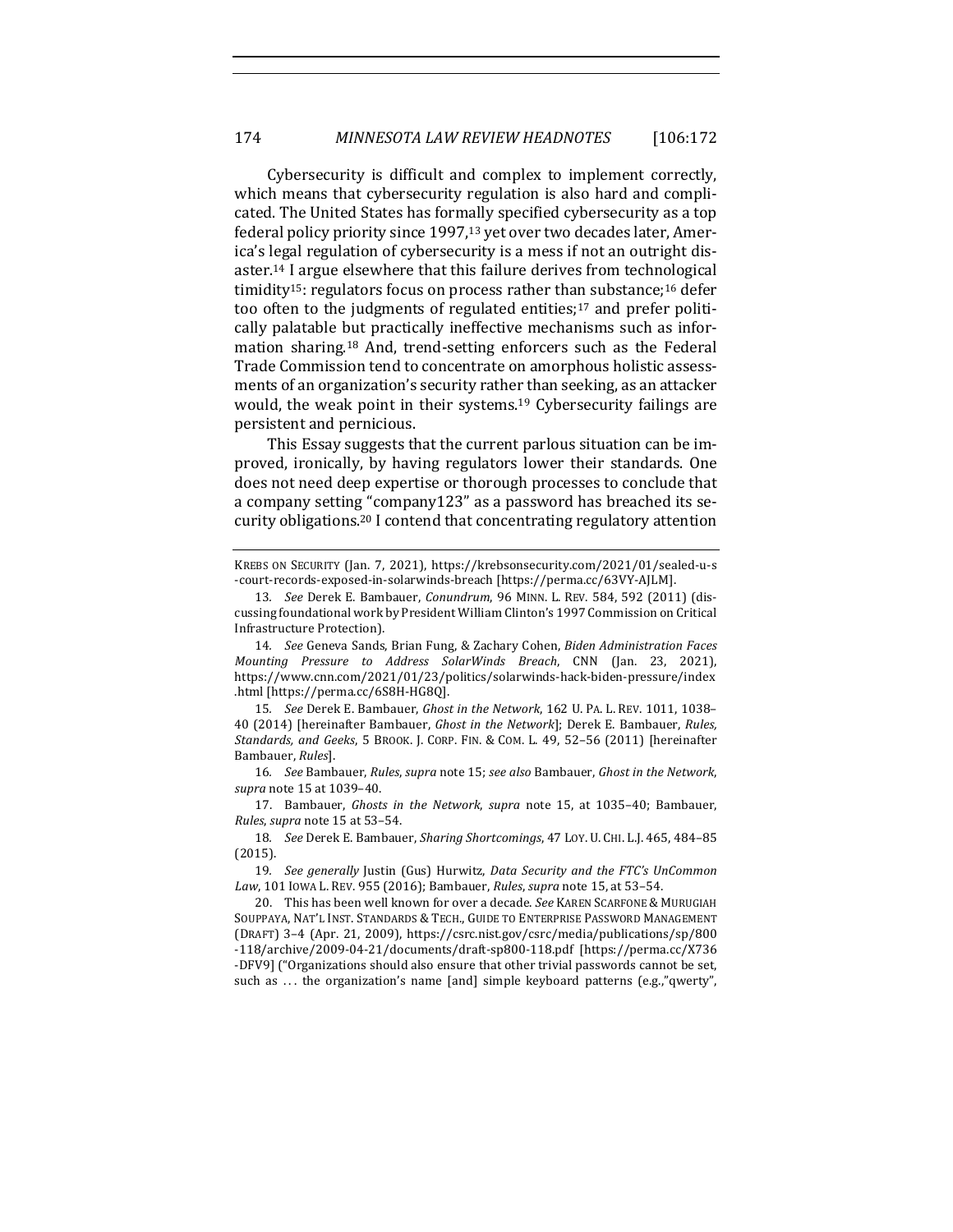on similarly easy cases and questions will generate a disproportionately large benefit.<sup>21</sup> The country needs to stringently enforce a manual of computer security's basic Defense Against the Dark Arts<sup>22</sup> —a "Cybersecurity for Idiots."<sup>23</sup> Doing so makes regulatory action easier to predict and to undertake. It helps regulators, especially generalized ones, avoid mistakes of both under and over-enforcement. This approach is especially useful for areas that are rapidly evolving in technological terms or in terms of which entities have jurisdiction to establish rules for them. And, unfortunately, terrible security practices are rampant, from hard-coded passwords<sup>24</sup> to unencrypted data<sup>25</sup> to elementary mistakes in software coding.<sup>26</sup>

The best way to reduce terrible security practices is for generalist regulators, like the Federal Trade Commission (FTC) and state attorneys general, to adopt an approach that is conceptually similar to tort law's negligence per se doctrine. This model has two key aspects: it establishes regulatory floors by specifying conduct that automatically generates liability, and it draws upon expertise external to the regulator to determine those floors. To be clear, the Essay does not propose employing negligence per se itself. Tort law has been largely a disappointment in addressing cybersecurity.<sup>27</sup> Instead, it employs

23. Not "Cybersecurity for Dummies." "Idiots" better describes the entities committing these errors. Also, the author is not eager to court a trademark suit from the publishers of the well-known series with the other title. See ABOUT FOR DUMMIES, https://www.dummies.com/about-for-dummies [https://perma.cc/T7CE-EXGR].

24. *See, e.g.*, Dan Goodin, *Hard-Coded Key Vulnerability in Logix PLCs Has Severity Score of 10 out of 10*, ARS TECHNICA (Feb. 26, 2021), https://arstechnica.com/ information-technology/2021/02/hard-coded-key-vulnerability-in-logix-plcs-has -severity-score-of-10-out-of-10 [https://perma.cc/B3LG-L4TL].

25. See, e.g., Lily Hay Newman, Clubhouse's Security and Privacy Lag Behind Its Ex*plosive Growth*, WIRED (Feb. 26, 2021), https://www.wired.com/story/clubhouse -privacy-security-growth [https://perma.cc/8C3J-C8FJ].

26. *See, e.g.*, Andy Greenberg, An Absurdly Basic Bug Let Anyone Grab All of Parler's Data, WIRED (Jan. 12, 2021), https://www.wired.com/story/parler-hack-data-public -posts-images-video [https://perma.cc/YHN5-J9FH].

27. See generally Michael D. Scott, Tort Liability for Vendors of Insecure Software: *Has the Time Finally Come?*, 67 MD. L. REV. 425 (2008).

<sup>&</sup>quot;1234!@#\$")"). See generally William McGeveran, The Duty of Data Security, 103 MINN. L. REV. 1135, 1193-95 (2019) (describing security "worst practices").

<sup>21.</sup> Consider the widespread attention that the FTC's enforcement action against Wyndham, for abysmal security practices, has drawn. See Recent Case, FTC v. Wyndham Worldwide Corp., 799 F. 3d 236 (3d Cir. 2015), 129 HARV. L. REV. 1120 (Feb. 10, 2016); Hurwitz, *supra* note 19; Woodrow Hartzog & Daniel J. Solove, The FTC as Data *Security Regulator:* FTC v. Wyndham *and Its Implications*, PRIVACY & SEC. L. REP. (BNA), 13 PVLR, no. 15, Apr. 14, 2014, at 1 ("In the field of data security law, hardly any case has had as much at stake as *Federal Trade Commission v. Wyndham.*").

<sup>22.</sup> *See generally* J.K. ROWLING, HARRY POTTER AND THE CHAMBER OF SECRETS (1998).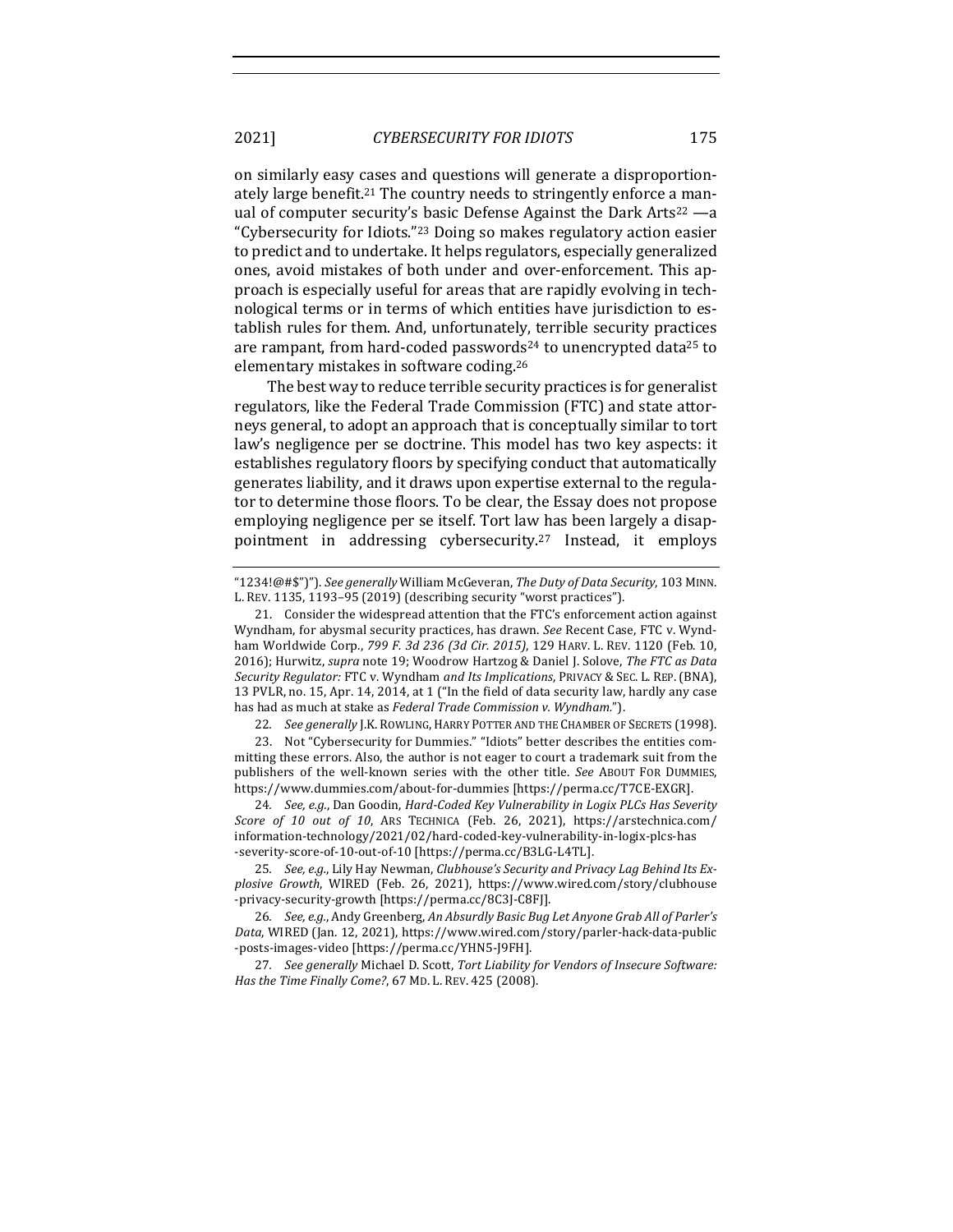negligence per se as a helpful metaphor—a model, lens, or heuristic to illustrate the approach that generalist regulators should take to manage cybersecurity's challenges.<sup>28</sup> As such, the Essay necessarily elides some of the complexities in negligence per se doctrine, concentrating instead upon its core features that make it such a useful analogy. But the proposed model is not grounded in tort; indeed, some of its more helpful aspects are at odds with tort doctrine. For example, unlike strict liability, which requires a tortfeasor to bear liability for all of the harm caused due to their conduct, the Essay's approach would impose liability when entities deviate below regulatory minima even in the absence of harm.<sup>29</sup> And the model is not one about rules versus standards. The distinction between the two types of legal mandates tend to collapse under scrutiny, and while cybersecurity could use more rules and fewer standards, it may be appropriate to put in place a regulatory floor that is a standard.<sup>30</sup> Finally, the negligence per se-style approach need not, and likely should not, displace other analytical tools for determining liability for lax cybersecurity, including for generalist regulators such as the FTC and state attorneys general. The new model will catch and weed out obvious failures, but it is unlikely to be sufficient on its own. The FTC can still engage in more nuanced negligence-style inquiries, and indeed this sort of cost-benefit analysis is built into part of its Section 5 authority.<sup>31</sup> The claim here is that an approach similar to negligence per se will deliver the most cost-effective benefits for generalist regulators, like the FTC, who must contend with highly constrained resources and rapidly changing technology.

This Essay does three things. First, it articulates a cybersecurity regulatory approach similar to tort's negligence per se doctrine. This

<sup>28.</sup> I thank Deven Desai, David Thaw, and Christopher Yoo for helping me elucidate this point. Yoo also offers another fascinating analogy: behavior that constitutes a per se violation of antitrust law. See Christopher S. Yoo, *Network Neutrality, Consum*ers, and Innovation, 25 U. CHI. LEGAL F. 179, 246-47 (2008).

<sup>29.</sup> Both negligence per se and this Essay's proposal will often act like a strict liability regime, in the sense that conduct that fails to meet a given requirement will automatically result in liability. As mentioned, there are important differences among the doctrines. One is that strict liability, like negligence itself, still requires harm to manifest in most if not all cases (although market share liability can be an exception). The second is that strict liability is a set of rules internal to tort doctrine derived via judgemade common law. Negligence per se and this Essay's cybersecurity model outsource determinations for liability to other, presumably more expert entities. See generally Andrew Coan, *Judicial Capacity and the Substance of Constitutional Law*, 122 YALE L.J. 422 (2012).

<sup>30.</sup> *See* Bambauer, *Rules*, *supra* note 15, at 59-60.

<sup>31</sup>*. See* 15 U.S.C. § 45(n).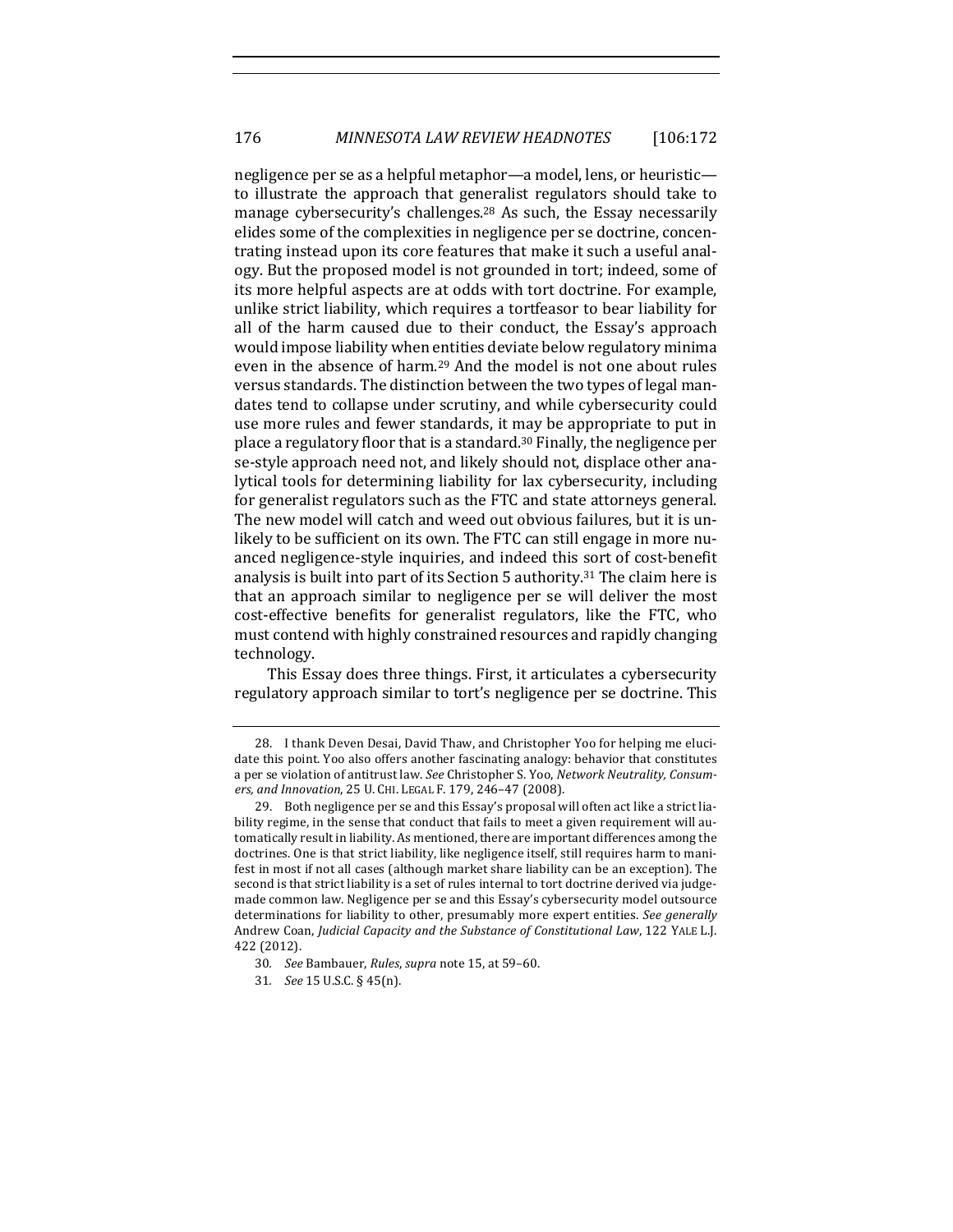model is unusual in cybersecurity; it is substantive rather than procedural, and it concentrates on rules establishing minima rather than a more holistic analysis. Second, this Essay sets forth a taxonomy of regulators, and argues that the negligence per se approach is best suited to generalized enforcers confronting rapidly changing targets. Finally, it advocates for establishing this type of regulatory floor for the rapidly proliferating field of quasi-medical devices.

### I. THE SECURITY REGULATOR'S LAMENT AND A NEW HOPE

Cybersecurity is notoriously hard. Those who practice in the field must make ongoing, complex, and difficult calculations about how best to protect an entity's information and systems. These challenges give attackers an advantage: defenders are always behind in time, information, and resources.<sup>32</sup> All of these problems create difficulties for regulators, who must both understand the underlying technology and set prescriptions that are neither too burdensome nor too scanty. These technological intricacies also provide fodder for regulatory skeptics, who suggest that information asymmetries and the lumbering pace of updates to rules mean that legal oversight will be costly at best and counterproductive at worst.<sup>33</sup> This position has some merit: law is notoriously poor at remaining effective yet flexible in areas of rapid technological change, such as with controls over copyrighted material $34$  and new uses of pharmaceuticals. $35$ 

However, the better response is not for regulators to leave the field altogether-private ordering for cybersecurity has myriad structural shortcomings<sup>36</sup>—but instead to change their focus.<sup>37</sup> Rather than trying to determine when entities get cybersecurity right, regulation should concentrate on when organizations have gone badly wrong.<sup>38</sup>

35. *See* United States v. Caronia, 703 F.3d 149, 168-69 (2d Cir. 2012); George Horvath, Off-Label Drug Risks: Toward a New FDA Regulatory Approach, 29 ANN. HEALTH L. 101, 115-19 (2020).

36*. See* Bambauer, *Ghost in the Network*, *supra* note 15, at 1030–36, 1040–48; Schneier, *supra* note 9. See generally Avery Katz, Taking Private Ordering Seriously, 145 U. PA. L. REV. 1745 (1996).

37. *See* David Thaw, The Efficacy of Cybersecurity Regulation, 30 GA. ST. U. L. REV. 287, 370-71 (2014) (advocating in favor of a mixed governance model).

38. *Cf.* McGeveran, *supra* note 20, at 1193-95.

<sup>32</sup>*. See* Derek E. Bambauer & Oliver Day, *The Hacker's Aegis*, 60 EMORY L.J. 1051, 1060–65 (2011).

<sup>33.</sup> See, e.g., Hurwitz, supra note 19, at 1011-12. But see Schneier, supra note 9.

<sup>34.</sup> 17 U.S.C. § 1001 et seq.; *see* JESSICA LITMAN, DIGITAL COPYRIGHT 59–63 (2001); Christine C. Carlisle, *The Audio Home Recording Act of 1992*, 1 J. INTELL. PROP. L. 335, 336-38, 352 (1994); Alliance of Artists & Recording Cos. v. Denso Int'l Am., 947 F.3d 849 (D.C. Cir. 2020).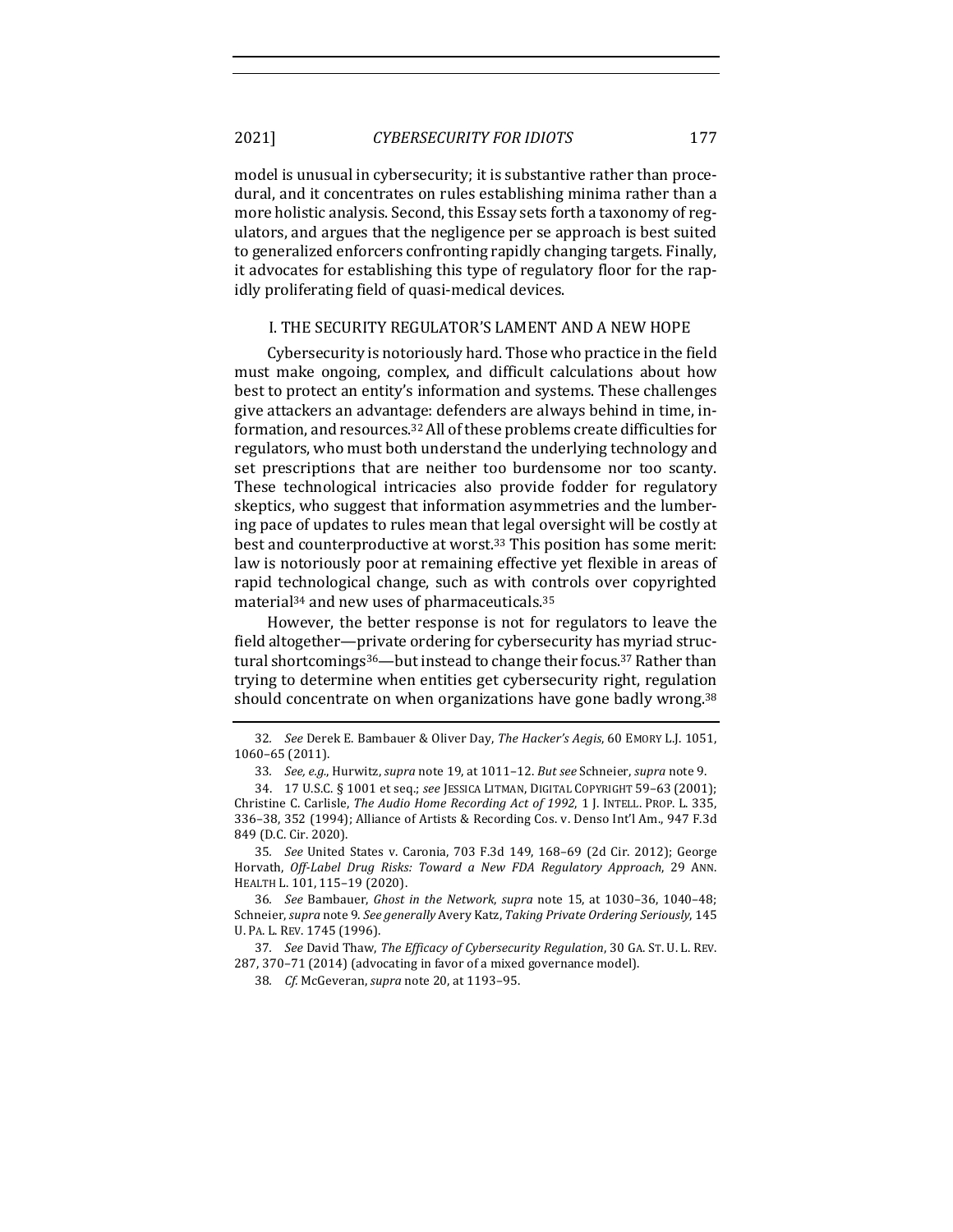Tort doctrine offers a helpful analogy: cybersecurity should develop a jurisprudence similar to negligence per se rather than trying to ascertain negligence.

This cybersecurity version of negligence per se will be particularly helpful to regulators with authority to police cybersecurity that is grounded in generalist terms, such as unfair competition statutes, and without the capacity to develop deep expertise in cybersecurity in a given domain. State attorneys general and the FTC, for whom cybersecurity problems are but one small aspect of a sizeable docket, are the type of regulators who might most profitably employ this approach. More specialized and expert regulators, such as the Department of Health and Human Services (which oversees enforcement of the Security Rule of the Health Insurance Portability and Accountability Act of 1996 (HIPAA)), may use enforcement models that are functionally similar to negligence per se in certain instances, but they often have enough time, personnel, and expertise to craft their own cybersecurity rules closely tailored to the needs and challenges of their sectors. HIPAA's Security Rule, for example, mandates certain security precautions regardless of whether the covered entity believes they are justified under cost-benefit analysis.<sup>39</sup> Other requirements are formally optional: the regulated entity does not have to adopt the precaution, but it must conduct an analysis of whether doing so is costjustified. And if it decides against implementing the given protection, the entity must justify the decision not to do so in writing.<sup>40</sup> These optional requirements operate along classic negligence lines in that they are grounded in a cost-benefit calculus. The challenge for specialized regulators is that to maintain optimal efficacy, they (or Congress) must revisit their requirements through more frequent rulemaking to ensure that mandates stay current.<sup>41</sup> Alternatively, similar results could likely be obtained if generalized regulators could pursue liability for entities regulated by a specialist agency or entity, but only for this Essay's negligence per se style failures. The more complicated negligence-type calculus should remain the domain of specialist regulators. This hybrid model would likely be controversial, but it could reduce the transactional costs of more frequent rulemaking and might

<sup>39.</sup> *See, e.g.*, 45 C.F.R. § 164.312(a)(2)(i) (2020) (mandating that every user must have a unique identifier).

<sup>40.</sup> *See, e.g.*, 45 C.F.R. § 164.312(a)(2)(iv) (2020) (establishing data encryption as an addressable, or optional, standard).

<sup>41.</sup> Encrypting data, for example, plainly ought to be required rather than optional/addressable. See id. This is a prime instance of an outdated cost-benefit analysis.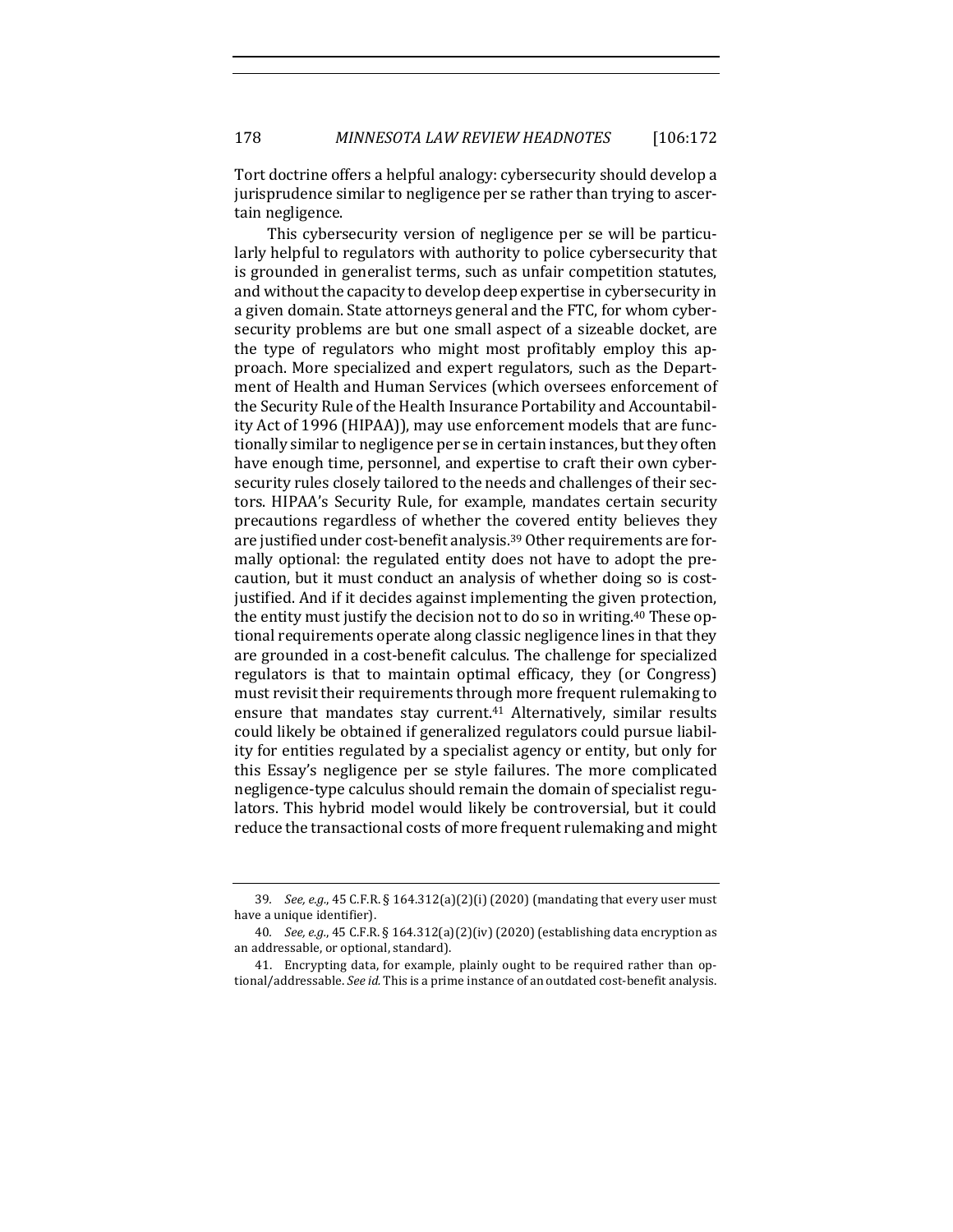be a clever way of mitigating the risk of regulatory capture for the more specialized overseers.<sup>42</sup>

Negligence per se for cybersecurity offers a number of advantages. It sets clear rules: this model specifies conduct that is automatically deemed a breach of the duty of care.<sup>43</sup> This creates a regulatory floor: entities know which choices—mistakes—lead to certain liability.<sup>44</sup> It offers regulated entities adequate notice of prohibited conduct. Since the negligence per se framework adopts external referents, it gives both regulators and subjects an opportunity to learn about and avoid worst practices.<sup>45</sup> And, negligence per se gives courts an informational advantage, since the doctrine's requirements are based on extant statutes or regulations,<sup>46</sup> promulgated by institutions such as legislatures or executive agencies that are likely to have greater expertise than the judicial branch. $47$ 

The analogy to tort doctrine is a helpful model, but it is *only* a model or a metaphor: the cybersecurity version ought to depart from its ancestor in some respects. In tort, for example, negligence per se satisfies only two of the four conditions for liability. It establishes both duty and breach, but still demands that a plaintiff show harm that is causally related to the breach.<sup>48</sup>

For cybersecurity, though, this approach should not require these two additional elements, for several reasons. First, the incidence of security harms far exceeds detection, or proof, of those harms.<sup>49</sup> Most

46. *See* RESTATEMENT (THIRD) OF TORTS § 14 cmt. a (2000).

47. *See generally* Coan, *supra* note 29, at 426-32. This technique can helpfully bridge the information gap between prospective agency regulation and retrospective tort liability. See Kyle D. Logue, *Coordinating Sanctions in Tort*, 31 CARDOZO L. REV. 2313, 2326 (2010) ("[E]x ante agency-based regulation is considered preferable to ex post tort liability when the regulatory agency is thought to have superior (or cheaper access to) information regarding the risks of the regulated activity than does the regulated party.").

49. See Sue Poremba, Why Security Incidents Often Go Underreported, SECURITYIN-TELLIGENCE (July 12, 2019), https://securityintelligence.com/articles/why-security

<sup>42.</sup> David Thaw suggests that, under certain conditions, regulatory capture may be desirable as a mechanism for revealing valuable private information held by regulated entities. See Thaw, supra note 37, at 370-71.

<sup>43.</sup> See RESTATEMENT (THIRD) OF TORTS: § 14 (2000).

<sup>44.</sup> *See generally* Mark A. Geistfeld, Tort Law in the Age of Statutes, 99 IOWA L. REV. 957, 968–83 (2014).

<sup>45.</sup> *See* McGeveran, *supra* note 20, at 1193-95. This also avoids a common complaint about the FTC's security enforcement: that it embodies an ex post facto approach constituting unfair surprise. See Hurwitz, *supra* note 19, at 964–66; Gerard M. Stegmaier & Wendell Bartnick, Psychics, Russian Roulette, and Data Security: The FTC's Hid*den Data Security Requirements*, 20 GEO. MASON L. REV. 673, 676 (2013).

<sup>48.</sup> *See, e.g.*, Carman v. Tinkes, 762 F.3d 565, 566-68 (7th Cir. 2014).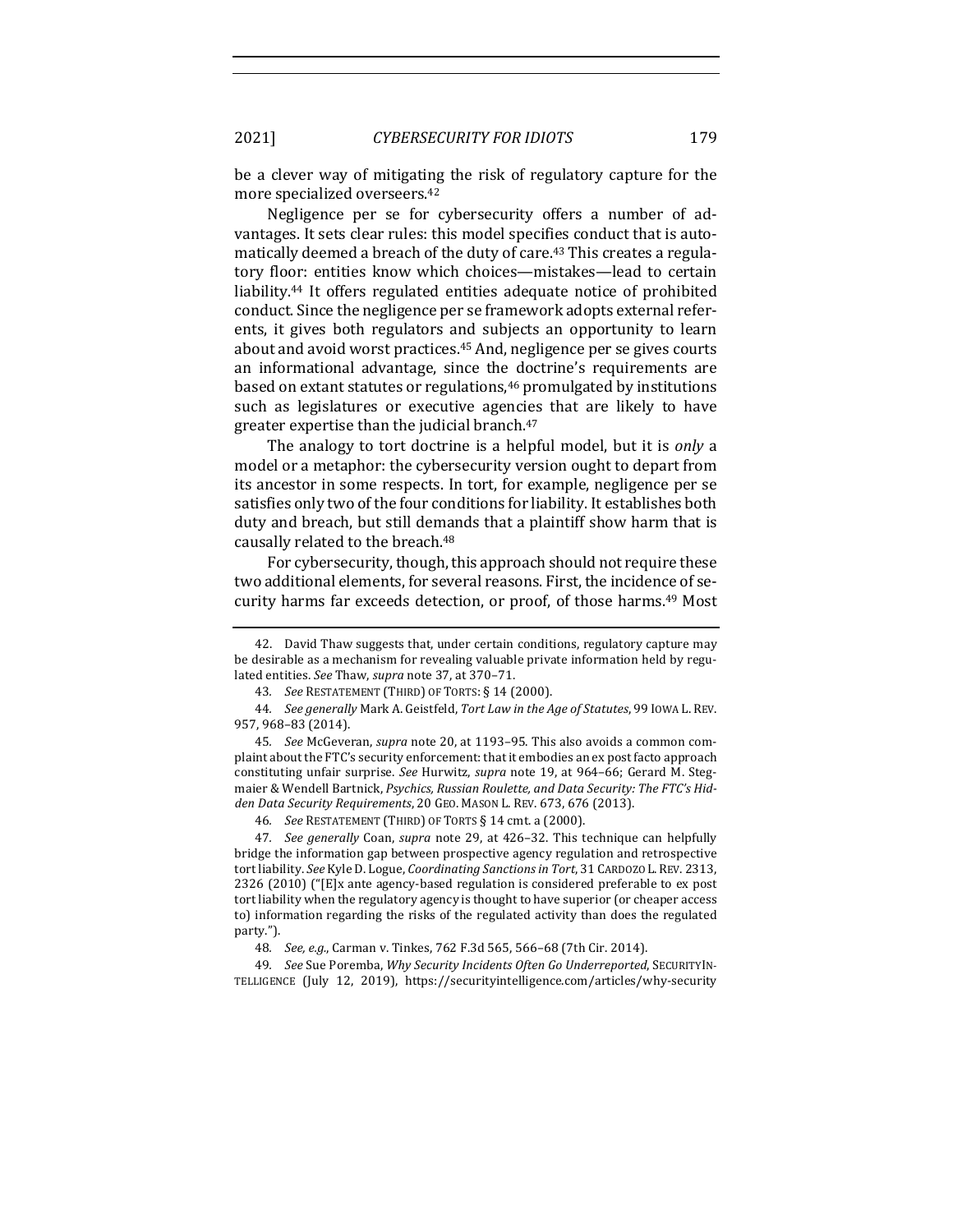data breaches go unnoticed and unreported, not least because victims have pecuniary and reputational reasons not to reveal that they have been hacked.<sup>50</sup> Second, cybersecurity regulation is complicated by externalities: entities internalize neither the full benefit of compliance nor the full harms of breach.<sup>51</sup> Conditioning liability on the occurrence of damage further reduces incentives to take adequate precautions. Relatedly, cybersecurity failures have massive spillover effects.<sup>52</sup> The SolarWinds breach placed all of that firm's customers at risk, although only some have seen harm materialize thus far. Truly deficient security is a time bomb; it makes more sense to defuse it than to sweep up after the explosion. Finally, this approach deals with straightforward cases: the likelihood of harm depends only on the existence of a motivated attacker—precautions are inadequate by definition.<sup>53</sup>

Cybersecurity's negligence per se framework should also leave behind two other aspects of the tort doctrine. First, tort leavens the rule-like stringency of the per se approach by offering exemptions from liability where the defendant proffers a sufficient excuse<sup>54</sup> or where the victim is not in the class of persons the external rule intends to protect.<sup>55</sup> Neither fits well for security. Excuses are, at base, a judicial determination that the cost-benefit analysis undergirding the per se rule is inapplicable in a particular set of circumstances.<sup>56</sup> The cybersecurity requirements, though, are intended as substantive minima. If chosen with care, these rules should rarely run afoul of utilitarian analysis. Moreover, even if a requirement is of uncertain application to a particular defendant, the rule itself may be worth some overenforcement as a signal to other potential violators.<sup>57</sup> And

<sup>-</sup>incidents-often-go-underreported [https://perma.cc/Q3R9-29TX].

<sup>50.</sup> *Id.*; see Sasha Romanosky, David A. Hoffman, & Alessandro Acquisti, *Empirical Analysis of Data Breach Litigation,* 11 J. EMPIRICAL LEG. STUD. 74, 99-102 (2014).

<sup>51.</sup> See Bambauer, Ghost in the Network, supra note 15, at 1033-35; Schneier, su*pra* note 9.

<sup>52.</sup> Schneier, *supra* note 9.

<sup>53</sup>*. See* Derek E. Bambauer, *Shark Tanks and Cybersecurity*, INFO/LAW (Dec. 19, 2013), https://web.archive.org/web/20180728224117/http://blogs.harvard.edu/  $infolaw/2013/12/19/shark-tanks-and-cybersecurity$  (drawing an analogy between these cybersecurity flaws and obviously dangerous physical hazards).

<sup>54.</sup> *See, e.g.*, Tedla v. Ellman, 19 N.E.2d 987, 990-91 (N.Y. 1939) (finding violation of statute likely more prudent than compliance).

<sup>55.</sup> *See, e.g.*, Haver v. Hinson, 385 So.2d 605, 608 (Miss. 1980).

<sup>56</sup>*. See generally* DOBBS' LAW OF TORTS § 156 (describing excuses as instances where "the defendant does not appear to be negligent even if he is assumed to have violated the statute").

<sup>57.</sup> This is, perhaps, a serious application of Voltaire's wry observation that "in this country it is found good, from time to time, to kill one Admiral to encourage the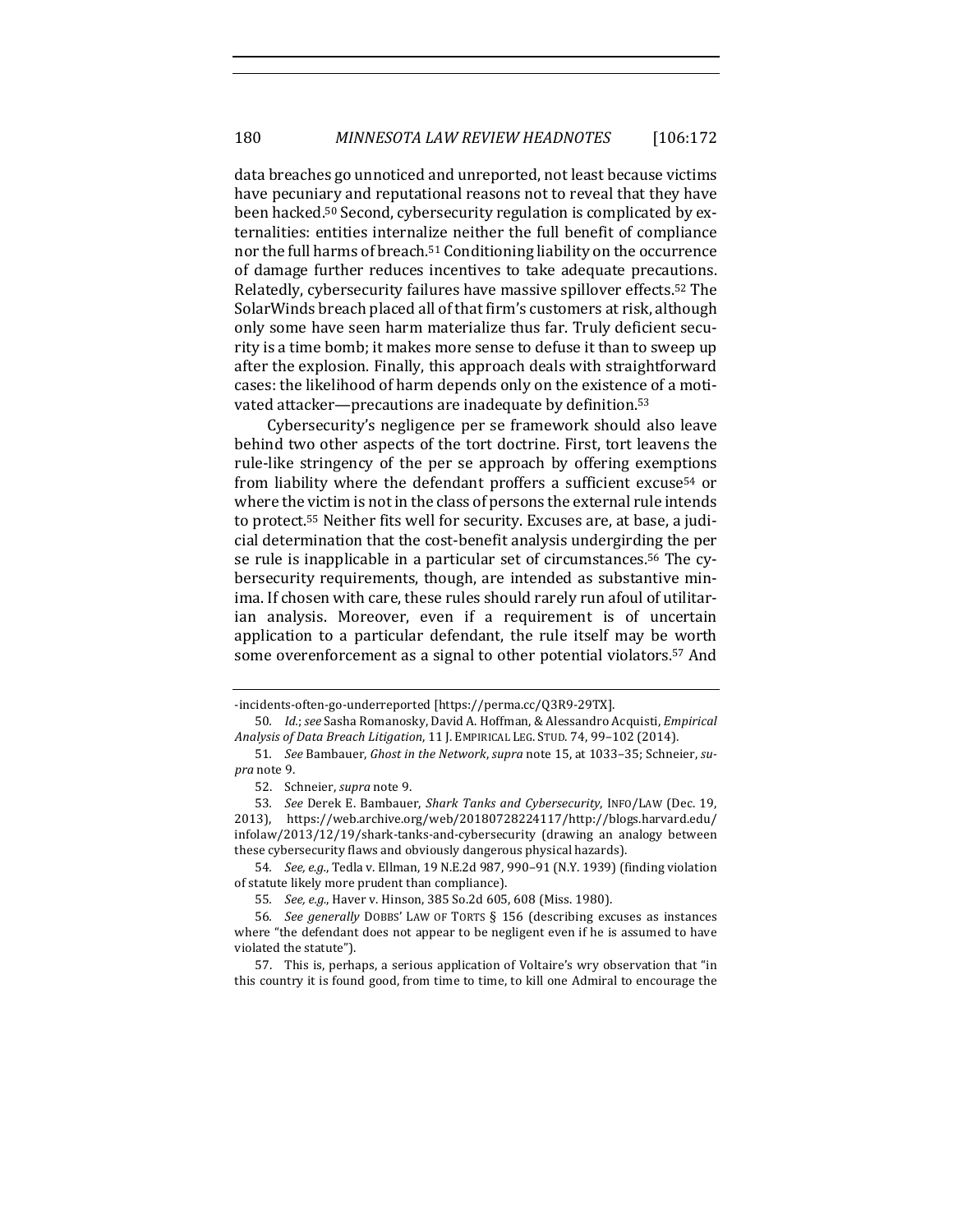most security rules are ones of general application, even if promulgated in the context of protecting specific persons. For example, the de-identified data requirements set forth by the Privacy Rule established under the auspices of HIPAA are frequently cited as relevant to debates beyond health care,<sup>58</sup> such as the privacy of one's movie viewing habits.59

This proposed model need not be the exclusive measurement of adequate security. The negligence per se approach embodies a sort of cybersecurity pessimism: it seeks to prevent worst-case scenarios. It does not need to displace more nuanced evaluations of cybersecurity compliance but offers a superior starting point.<sup>60</sup> By contrast, negligence is difficult and expensive to determine.<sup>61</sup> Its case-by-case nature has led common law courts to develop a series of doctrinal shortcuts that attempt to convert a nebulous standard into at least a few clearcut rules. Industry custom,<sup>62</sup> the economic loss rule,<sup>63</sup> and *res ipsa loquitur*<sup>64</sup> are all useful though often crude mechanisms to lower the cost of adjudication and increase predictability. With negligence, a court must undertake two hard tasks—establishing the necessary level of care, and examining whether the defendant has met it—and may have to tackle a third if questions of contributory or comparative negligence arise.<sup>65</sup> In jurisdictions with a more economically oriented approach to tort questions, judges may need to attempt a cost-benefit analysis, weighing the likelihood and magnitude of potential harm against the expense and efficacy of precautions.<sup>66</sup> Though accumulated precedent serves as some guide, courts must locate the relevant

others." VOLTAIRE, CANDIDE (Philip Littell trans.) (1918).

<sup>58.</sup> *See* SIMSON L. GARFINKEL, NAT'L INST. STANDARDS & TECH, DE-IDENTIFICATION OF PERSONAL INFORMATION (Oct. 2015), https://nvlpubs.nist.gov/nistpubs/ ir/2015/NIST.IR.8053.pdf [https://perma.cc/7Y7K-4E27].

<sup>59</sup>*. See* Boris Lubarsky, *Re-Identification of "Anonymized" Data*, 1 GEO. L. TECH. REV. 202, 203 (2017).

<sup>60.</sup> *See, e.g.*, Mata v. Pacific Gas & Elec. Co., 224 Cal. App. 4th 309, 313 (Cal. Ct. App. 2014) (compliance with regulator's requirements relieved liability based on negligence per se, but not negligence).

<sup>61.</sup> See Stephen G. Gilles, *Negligence, Strict Liability, and the Cheapest Cost-Avoider*, 78 VA. L. REV. 1291, 1296 (1992).

<sup>62.</sup> See Gideon Parchomovsky & Alex Stein, Torts and Innovation, 107 MICH. L. REV. 285 (2008). *But see* The T.J. Hooper, 60 F.2d 737, 740 (2d Cir. 1932).

<sup>63.</sup> *See, e.g.*, E. River S.S. Corp. v. Transamerica Delaval, 476 U.S. 858, 873 (1986).

<sup>64.</sup> See RESTATEMENT (SECOND) OF TORTS § 382D (AM. L. INST. 1965).

<sup>65.</sup> *Id.* at 1296-99. This assumes that the activity should be undertaken at all, but that analysis is typically diverted by tort doctrine into strict liability.

<sup>66</sup>*. See id.*; *The T.J. Hooper*, 60 F.2d at 740.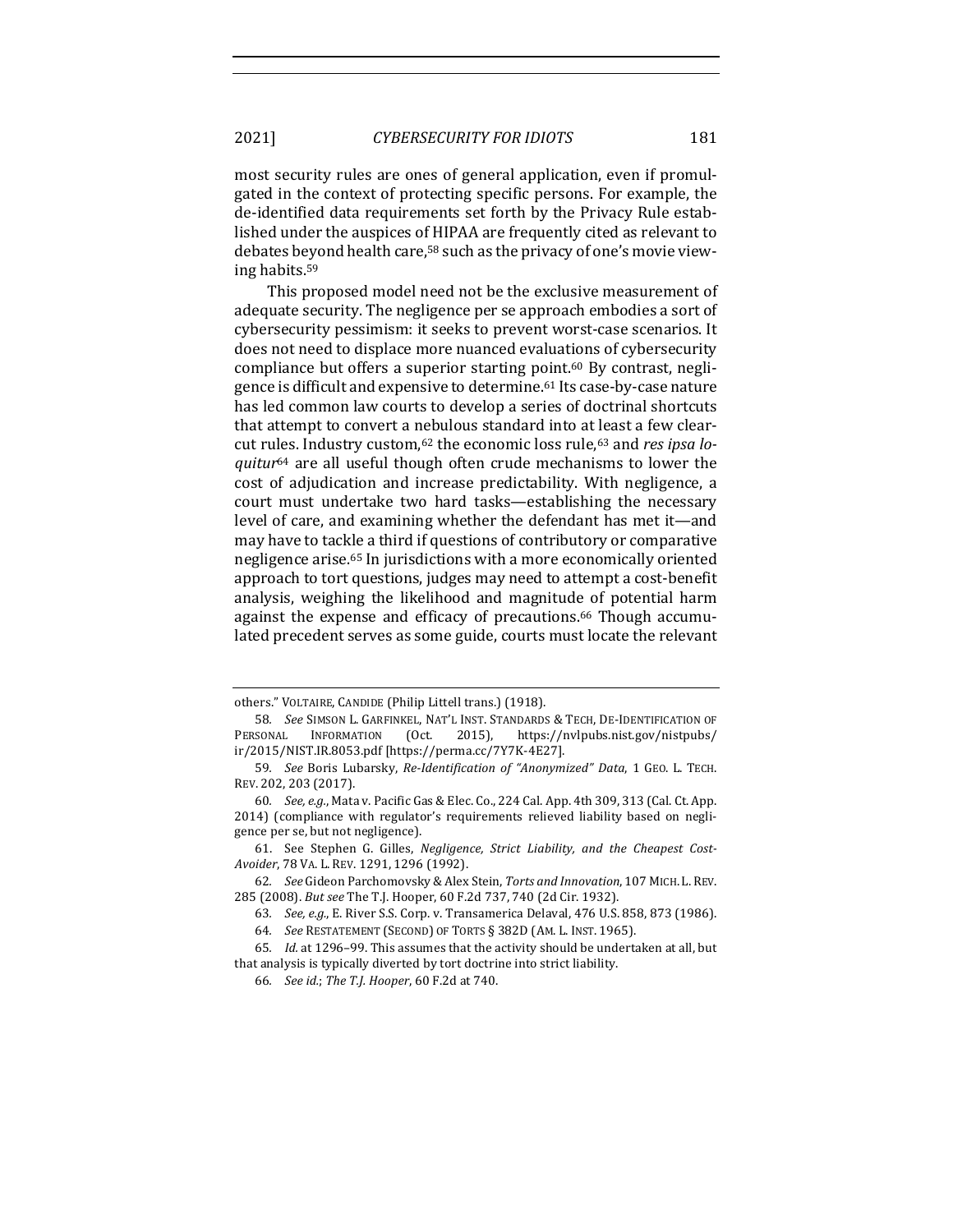# 182 *MINNESOTA LAW REVIEW HEADNOTES* [106:172

strand within the cases and evaluate how closely the instant facts resemble it.<sup>67</sup>

Negligence per se for cybersecurity involves a different, simpler, and cheaper task. Its approach is intended to identify clear, certain failures rather than to resolve close cases. $68$  This zone involves conduct that no reasonable person would undertake.<sup>69</sup> The line for reasonableness need not be fixed with complete certainty—it is enough to know that the defendant falls below it.<sup>70</sup> Negligence per se may have little or nothing to say about what the defendant ought to have done, but offers rich guidance on what future defendants cannot do—at least if they wish to avoid liability. It may be a close question whether a surgeon should perform an experimental procedure on an unconscious patient who faces a grave risk to her health. It is not a close call when she lets her dog do the stitching up afterwards.

The task of many cybersecurity regulators should thus be to craft a narrative of undisputed failures.<sup>71</sup> This will provide clear guidance on what regulated entities cannot do, or must avoid, at lower administrative cost and with less risk of error than under the holistic or negligence approach to cybersecurity precautions.<sup>72</sup> It also multiplies enforcement resources: one regulator's adoption of a standard promulgated by another means that both can devote attention to assessing relevant compliance.<sup>73</sup> A negligence per se jurisprudence will not help inform close cases, such as what a proper patch cycle should be,<sup>74</sup> or what steps organizations should take against zero-day attacks,

- 73*. Id.* at 2340.
- 

<sup>67.</sup> *See, e.g.*, Pisciotta v. Old Nat'l Bancorp, 499 F.3d 629, 635-40 (7th Cir. 2007) (evaluating elements of a negligence claim following a data security breach); In re Hannaford Bros., 4 A.3d 392 (Maine 2010) (evaluating a negligence claim following the infamous Hannaford breach, in which data thieves stole up to 4.2 million debit and credit card numbers).

<sup>68.</sup> *See* Logue, *supra* note 47, at 2339 (discussing value of negligence per se model for "minimally efficient regulatory standard[s]").

<sup>69.</sup> This Essay's model contemplates clearly unreasonable conduct, of the sort that might subject the defendant to punitive damages. See David G. Owen, The Moral Foundations of Punitive Damages, 40 ALA. L. REV. 705, 730 (1989) (discussing behavior "that constitutes an extreme departure from lawful conduct").

<sup>70.</sup> *See* Logue, *supra* note 47, at 2339.

<sup>71.</sup> See Kevin Townsend, Failures in Cybersecurity Fundamentals Still Primary *Cause of Compromise: Report*, SEC. WK. (July 15, 2019), https://www .securityweek.com/failures-cybersecurity-fundamentals-still-primary-cause

<sup>-</sup>compromise-report [https://perma.cc/7JHF-QJM2]. 72. *See* Logue, *supra* note 47, at 2339.

<sup>74.</sup> See ECRI Update: When It Comes to Medical Device Software, Think Before You Patch, TECHNATION (Apr. 30, 2020), https://1technation.com/ecri-update-when-it -comes-to-medical-device-software-think-before-you-patch [https://perma.cc/E7L8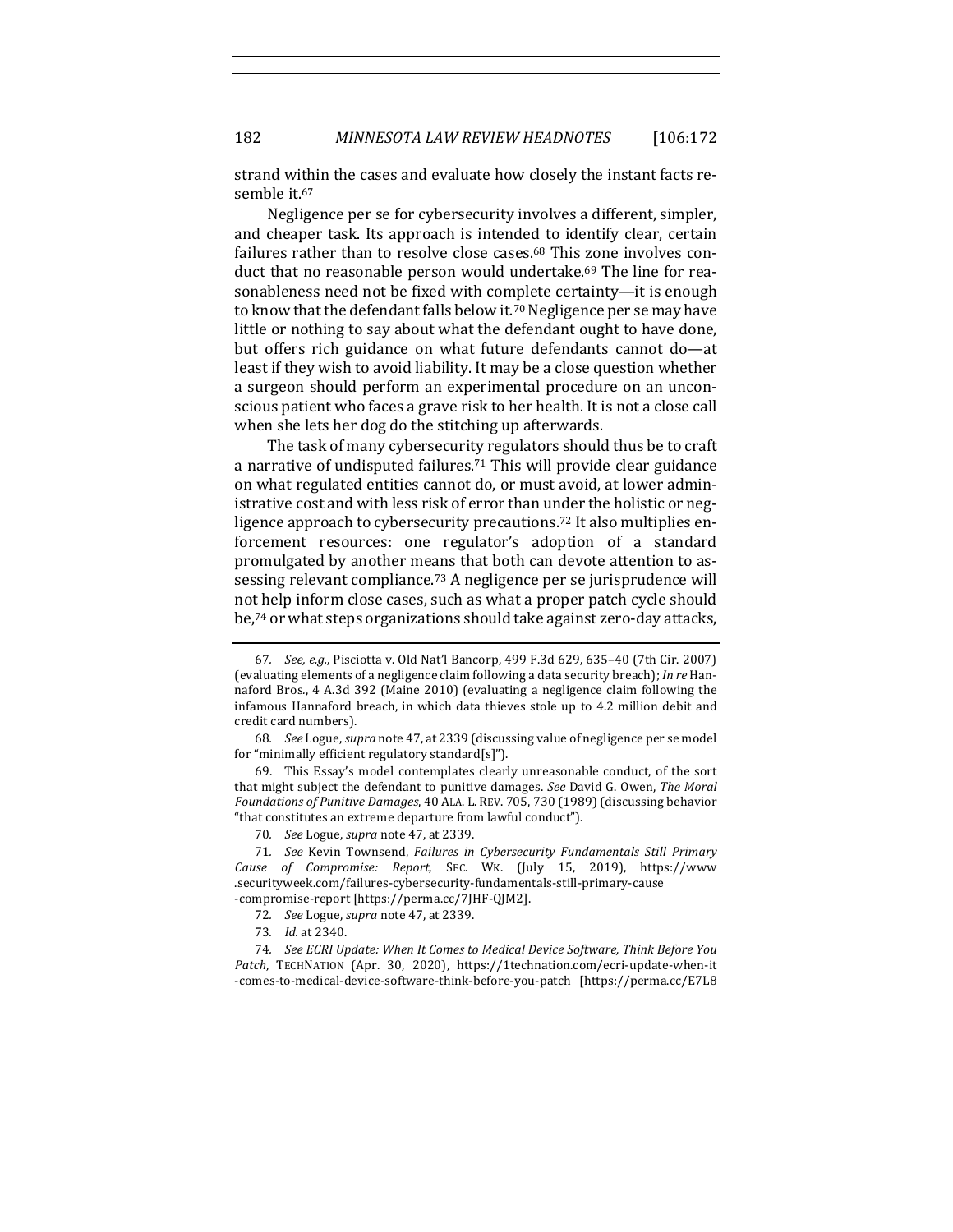but information asymmetry already makes it hard for many regulators to undertake that task effectively.<sup>75</sup> Enforcers can have greater effect by tackling the proverbial low-hanging fruit: looking for instances of obviously faulty cybersecurity, penalizing them, and then pursuing others in similar situations.<sup>76</sup>

An approach that penalizes idiots through a negligence per sestyle methodology usefully narrows the set of potential malefactors that targets and regulators alike must worry about. Simple, straightforward security failures can be probed and then exploited via automated tools.<sup>77</sup> So, a website that is vulnerable to SQL injection attacks—like that of Sony Music Pictures in 2011—is at risk from crackers with even rudimentary skills.<sup>78</sup> More complex weaknesses are more likely to require greater skill to locate and compromise. The famous Stuxnet worm used to attack Iran's nuclear enrichment facilities, for example, exploited a combination of four previously unknown security weaknesses to achieve its ends—an attack of likely unprecedented sophistication.<sup>79</sup> Vulnerabilities, and the precautions that address them, exist along a continuum, from those that are easy to remediate to ones such as zero-day attacks that are effectively impossible to prevent.<sup>80</sup> Focusing on egregious failures shifts the cost calculus in three beneficial directions. First, it is cheaper for regulators to determine what precautions are minimally necessary or absolutely required, rather than establishing whether on net an entity's security measures are reasonable. Second, eliminating easy avenues of attack raises costs for hackers.<sup>81</sup> Finally, if attacks require more

<sup>-</sup>DVHZ].

<sup>75.</sup> See Bambauer, Ghost in the Network, supra note 15, at 1035-37; Schneier, su*pra* note 9.

<sup>76</sup>*. See* JOHN VIEGA, THE MYTHS OF SECURITY 147 (2009) (recommending software firms "steal the low-hanging fruit from the bad guys"); Townsend, *supra* note 71.

<sup>77.</sup> *See* Townsend, *supra* note 71.

<sup>78.</sup> See Elinor Mills, *Hackers Taunt Sony with More Data Leaks, Hacks*, CNET (June 6, 2011), https://www.cnet.com/news/hackers-taunt-sony-with-more-data-leaks -hacks [https://perma.cc/F344-9QRM]; Adam Martin, *LulzSec's Sony Hack Really Was as Simple as It Claimed*, ATLANTIC (Sept. 22, 2011), https://www.theatlantic.com/ technology/archive/2011/09/lulzsecs-sony-hack-really-was-simple-it-claimed/ 335527 [https://perma.cc/5LLU-QHJ2].

<sup>79.</sup> See Kim Zetter, An Unprecedented Look at Stuxnet, the World's First Digital *Weapon*, WIRED (Nov. 3, 2014), https://www.wired.com/2014/11/countdown-to -zero-day-stuxnet [https://perma.cc/M4UQ-JGKT]; David Kushner, The Real Story of *Stuxnet*, IEEE SPECTRUM (Feb. 26, 2013), https://spectrum.ieee.org/the-real-story-of -stuxnet [https://perma.cc/MK96-LWWJ].

<sup>80.</sup> *See* Bambauer, *Ghost in the Network*, *supra* note 15, at 1050-52.

<sup>81.</sup> *See* VIEGA, *supra* note 76, at 79-87.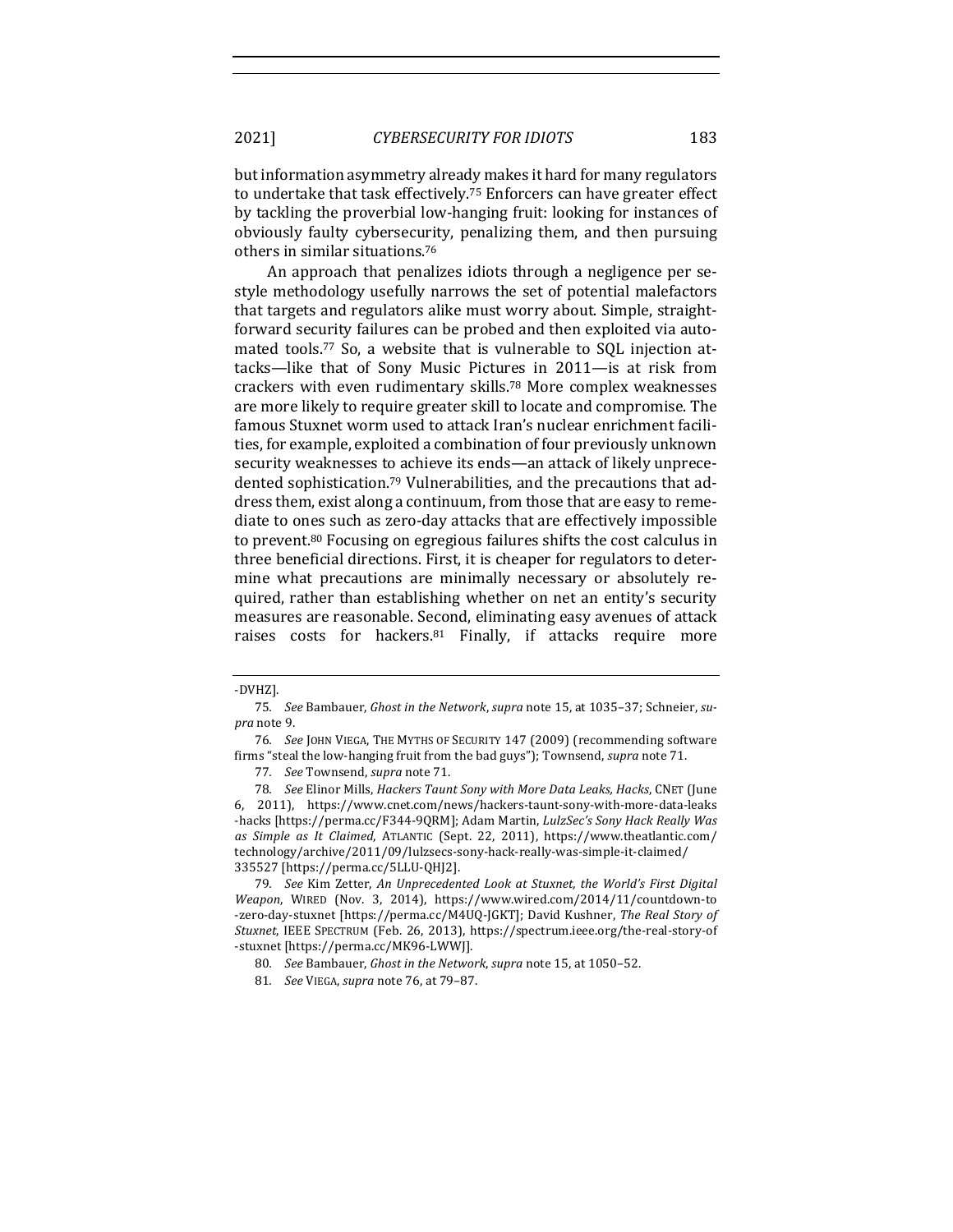sophistication, the number of bad actors that law enforcement and others must pursue will drop, cutting costs.

This effort will be most useful if enforcers deliberately seek out examples that are basic and highly generalizable. Thus, punishing firms that use an insecure version of Linux can be useful, but it will affect relatively few actors.<sup>82</sup> It would be preferable to go after companies that continue to operate outdated Windows versions-something of which the U.S. government is guilty<sup>83</sup>—or to penalize software manufacturers that hard-code accounts or default passwords.<sup>84</sup> Both scenarios implicate far more actors, involve more obvious errors, and are more readily translated to other circumstances. The goal of this approach is to adopt rules that comprise regulatory minima: there is no reasonable debate that entities should take these precautions.<sup>85</sup> Similarly, the FTC's recent enforcement action against a dental software provider that claimed to provide HIPAA-compliant encryption, but that instead offered only a proprietary file format to protect data, offers easily recognized lessons to industry.<sup>86</sup> It is actually useful to crush a vendor from time to time to encourage the others to tell the truth and to use industry-standard encryption.<sup>87</sup>

Obvious or easily remedied security flaws are rampant in information technology. They can have dramatic consequences wholly disproportionate to the cost that would have been required to remediate them, as the SolarWinds example demonstrates. An approach modeled on negligence per se can have significant effects, especially where the relevant regulators are not technologically sophisticated, as the next Part discusses.

<sup>82.</sup> *See* Jai Vijayan, Critical Vulnerability Patched in 'Sudo' Utility for Unix-Like *OSes*, DARK READING (Jan. 27, 2021), https://www.darkreading.com/application -security/critical-vulnerability-patched-in-sudo-utility-for-unix-like-oses/d/d-id/ 1339996 [https://perma.cc/89DR-RJCE].

<sup>83.</sup> See U.S. SENATE PERMANENT SUBCOMM. ON INVESTIGATIONS, FEDERAL CYBERSECU-RITY: AMERICA'S DATA AT RISK 4, 16 (June 17, 2019).

<sup>84.</sup> See Thu T. Pham, *Hard-Coded & Default Passwords: Gateway for Massive At*tacks, Duo (July 14, 2014), https://duo.com/blog/hard-coded-and-default-passwords -massive-attacks [https://perma.cc/7TLL-EGVG].

<sup>85.</sup> *See* Logue, *supra* note 47, at 2339.

<sup>86.</sup> *See* Henry Schein Practice Solutions, Inc., No. 1423161 F.T.C. (May 26, 2013) (complaint), https://www.ftc.gov/system/files/documents/cases/160523hspscmpt .pdf [https://perma.cc/4TGU-DSTK]; Lesley Fair, *FTC Takes on Toothless Encryption Claims for Dental Practice Software*, FED TRADE COMM'N: BUS. BLOG (Jan. 5, 2016), https://www.ftc.gov/news-events/blogs/business-blog/2016/01/ftc-takes -toothless-encryption-claims-dental-practice [https://perma.cc/5T5M-YXLZ].

<sup>87.</sup> *Cf.* VOLTAIRE, supra note 57.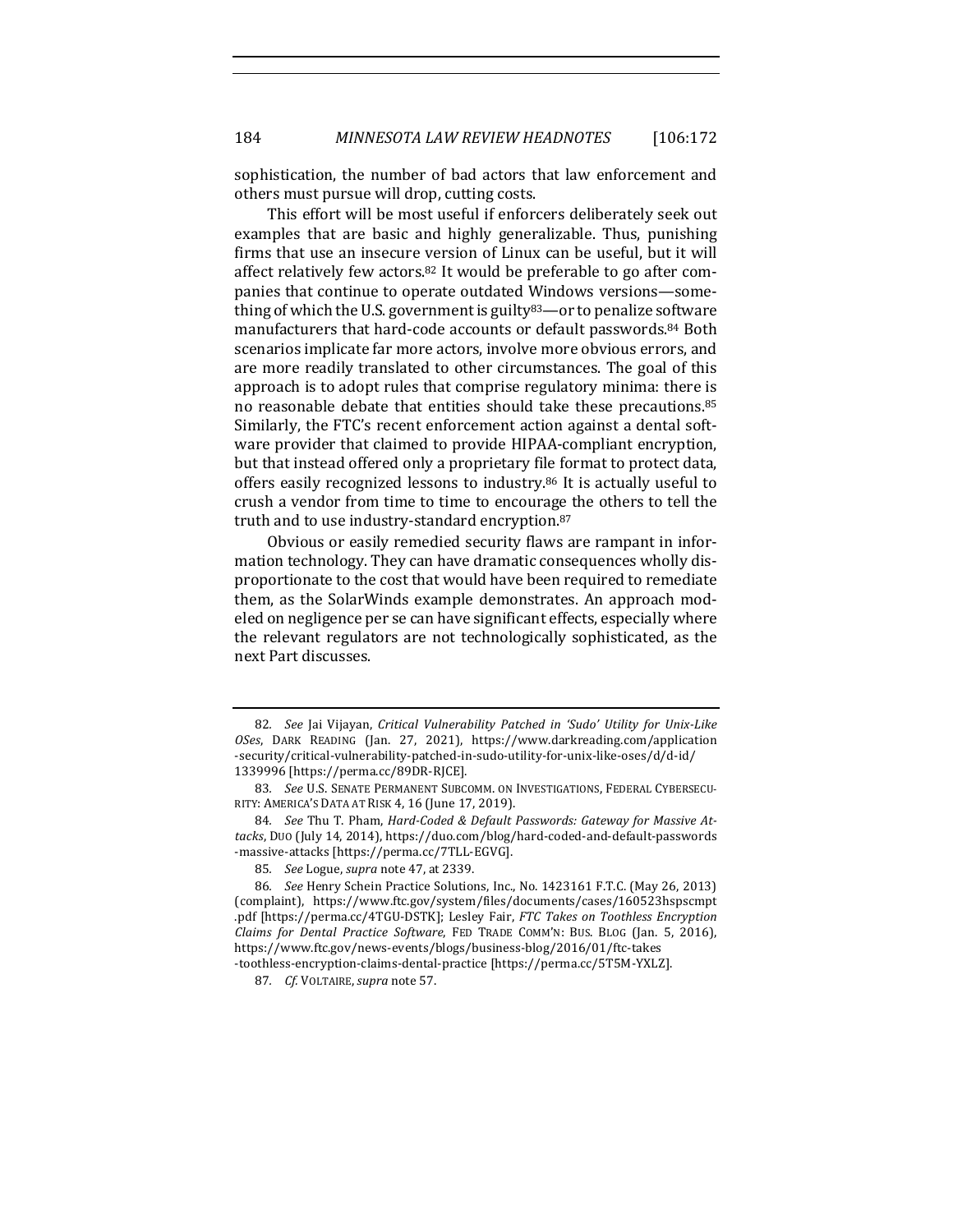# II. A TAXONOMY OF CYBERSECURITY REGULATORS

The United States, unlike many other countries, has a highly variegated system for evaluating whether an entity's cybersecurity precautions suffice—or, put differently, whether its failure to take better steps to maintain security should result in liability. This universe of regulators can be usefully organized based upon two criteria: whether the regulator is a general-purpose one or a specialized one, and whether the rate of change in the technology at issue is relatively fast or slow. The key issue that this taxonomy exposes is the information asymmetry between the enforcers and targets of regulations.<sup>88</sup> Regimes that involve quickly changing technologies (more applicable for Web platforms, and less so for point-of-sale terminals) or generalist regulators (who have less opportunity to develop expertise about the capabilities and challenges of the regulated) will have relatively greater gaps in understanding. The cybersecurity negligence per se model is likely to be most useful for generalized regulators dealing with fast-changing technologies, such as the Federal Trade Commission and state attorneys general in their role as security watchdog.

| (Problem Area)<br>Federal Trade Commission<br>State Attorneys General | Department of Health and<br>Human Services / National<br>Institute of Standards and<br>Technology |
|-----------------------------------------------------------------------|---------------------------------------------------------------------------------------------------|
| <b>Generalist</b>                                                     | Specialist                                                                                        |
| State Data Breach<br>Notification Laws                                | Federal Communications<br>Commission: Customer<br>Proprietary Network Information                 |
| <b>Slow Change</b>                                                    |                                                                                                   |

**Rapid Change** 

Figure 1.

# A. SLOW-CHANGING TECHNOLOGY

Unsurprisingly, technologies that evolve slowly pose less of a challenge. Specialized regulators in particular can develop substantive expertise that lets them close the information gap with the entities they supervise. The Federal Communications Commission (FCC), for example, has a limited but important role in regulating consumer

<sup>88.</sup> *See* Bambauer, *Ghost in the Network*, *supra* note 15, at 1035-37.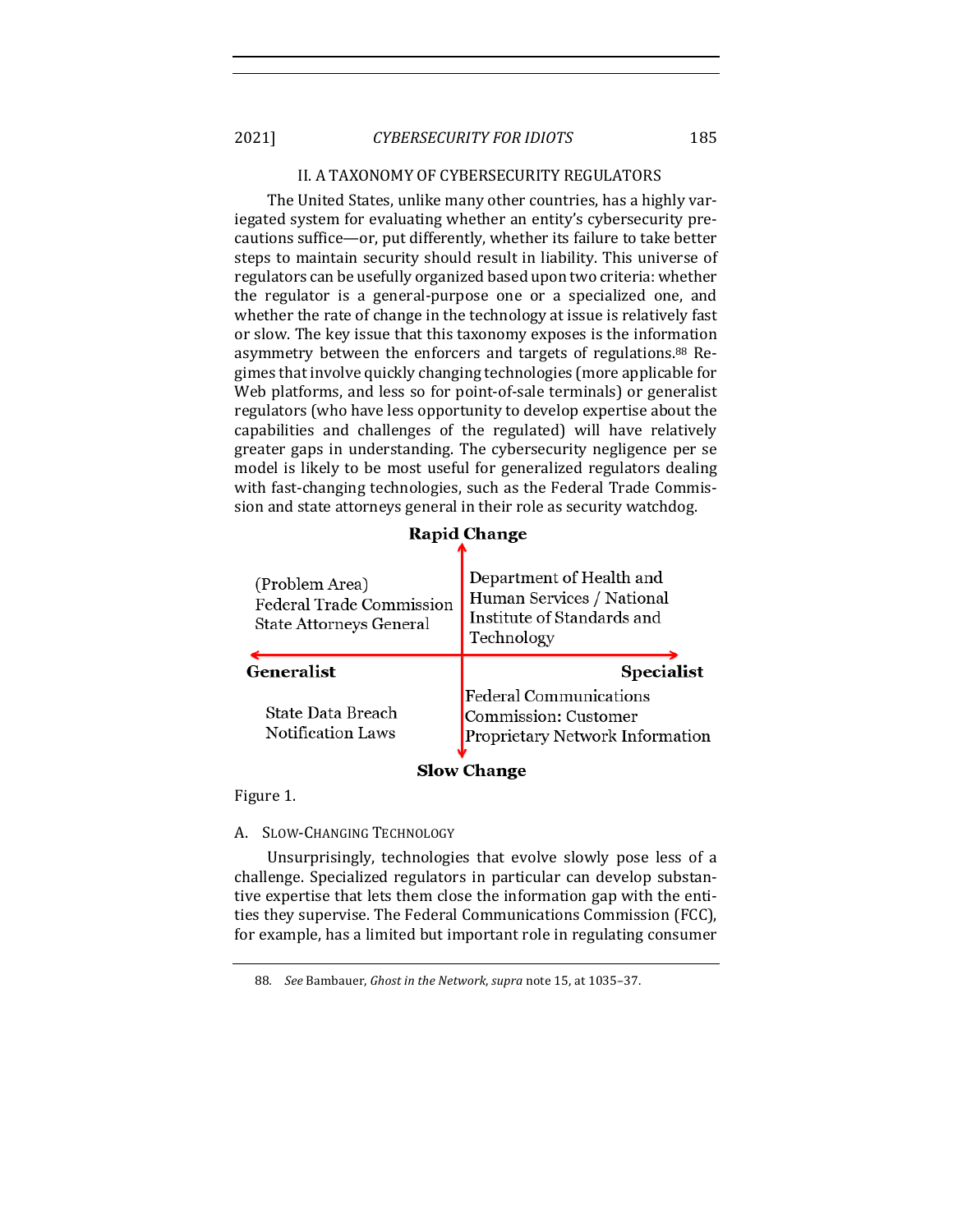privacy through oversight of telecommunications firms' treatment of Customer Proprietary Network Information (CPNI).<sup>89</sup> CPNI includes data such as the phone numbers to which a customer places calls, the duration of such calls, and value-added services that they purchase.<sup>90</sup> The FCC both publishes guidance on compliance<sup>91</sup> and enforces its rules periodically against shirkers.<sup>92</sup> The FCC's limited remit and its close connections with telecommunications carriers have enabled the agency to develop safeguards for CPNI that have been reasonable in terms of both benefits and burdens.<sup>93</sup> The Commission has staff experts on both the technology and laws involved, and CPNI has changed gradually with time—newer services such as mobile phones and Voice Over IP applications still entail management of roughly the same type of CPNI data.

Generalized regulators can also stay abreast of slow-changing technologies if the topic is sufficiently important to warrant devotion of some resources. Often, they employ generic, even all-encompassing regimes such as consumer protection statutes to police cybersecurity behavior as one type of unfair competition or deceptive practice.<sup>94</sup> For example, all fifty states have enacted data breach notification laws, typically enforced by the state attorney general.<sup>95</sup> Such requirements are likely to have low information asymmetry. These regimes are closer to rules than standards: generally, if an entity holds data containing personal information about a state's residents, and a security

<sup>89.</sup> Telecommunications Carriers' Use of Customer Proprietary Network Information and Other Customer Information; Implementation of the Non-Accounting Safeguards of Sections 271 and 272 of the Communications Act of 1934, as Amended, 66 Fed. Reg. 50,141 (Oct. 2, 2001) (codified at 47 C.F.R. pt. 64); see Paul M. Schwartz, Preemption and Privacy, 118 YALE L. J. 902, 924 (2009); Stephen M. Ruckman & A.J.S. Dhaliwali, The FCC's Expanding Definition of Privacy, 19 J. INTERNET L. 1, 1 (2015). But see U.S. West, Inc. v. FCC, 182 F.3d 1224, 1232 (10th Cir. 1999) (invalidating requirement that carriers obtain customer approval before using CPNI for marketing purposes).

<sup>90. 47</sup> U.S.C. § 222(h)(1).

<sup>91.</sup> See, e.g., FCC ANN. CPNI CERTIFICATIONS (2011), https://docs.fcc.gov/ public/attachments/DA-11-159A1.pdf [https://perma.cc/FVU7-HES2].

<sup>92.</sup> *See, e.g.*, Annual CPNI Certification: Omnibus Notice of Apparently Liability for Forfeiture and Order, FCC (Feb. 25, 2011), https://www.fcc.gov/eb/Orders/2011/DA -11-371A1.html [https://perma.cc/AU2J-8MPV].

<sup>93.</sup> See generally Thomas B. Norton, Note, *Internet Privacy Enforcement After Net Neutrality*, 26 FORDHAM INTELL. PROP. MEDIA & ENT. L.J. 225, 237–38 (2015).

<sup>94.</sup> *See generally* Solove & Hartzog, *supra* note 21, at 2 (describing FTC's use of broad Section 5 powers to create quasi-common law for privacy and security).

<sup>95</sup>*. See, e.g.*, ARIZ. REV. STAT. §§ 18-551, 18-552 (2018). *See generally Security Breach Notification Laws*, NAT'L CONF. ST. LEGIS. (July 17, 2020), https://www.ncsl.org/research/telecommunications-and-information -technology/security-breach-notification-laws.aspx [https://perma.cc/39DK-X8A3].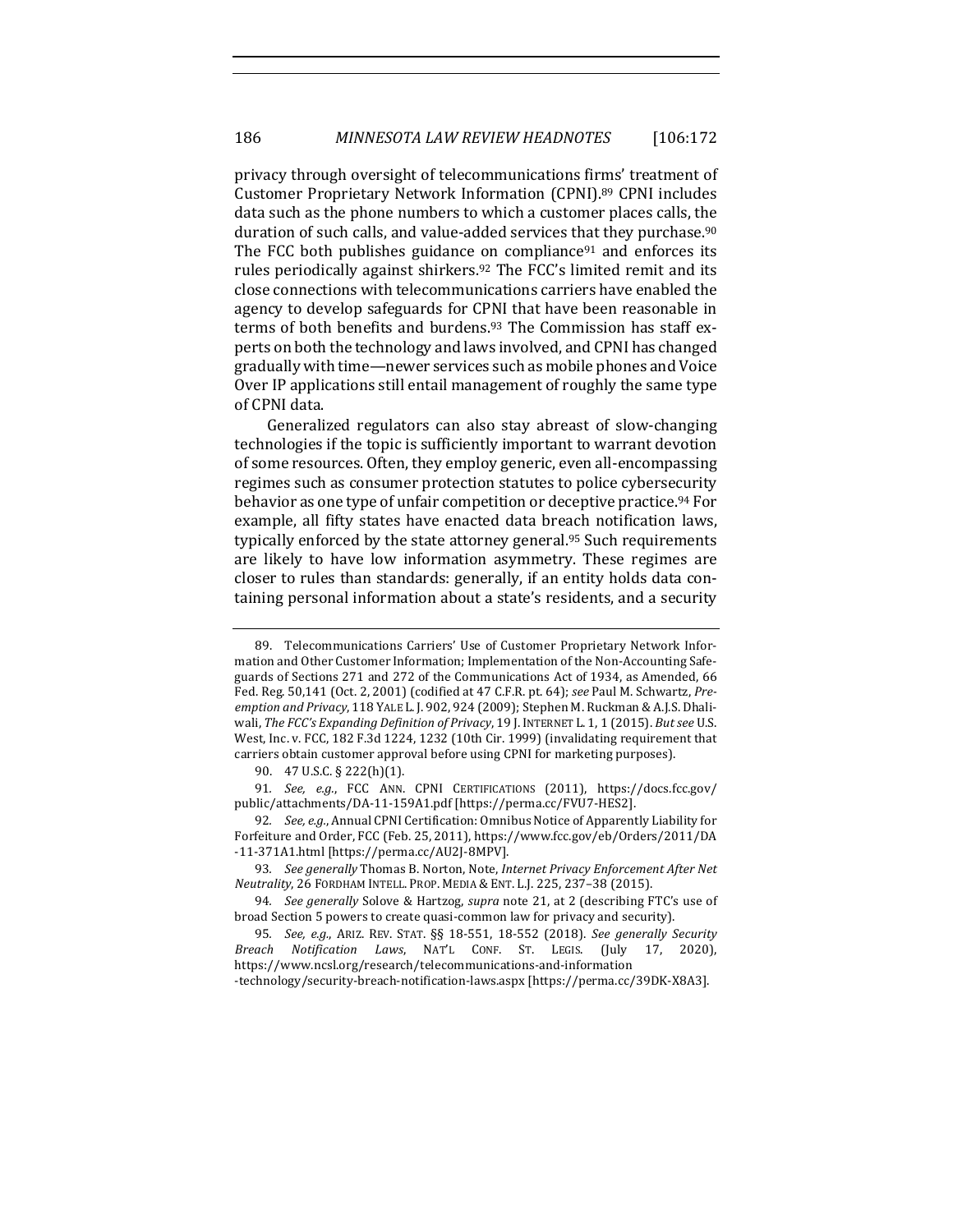breach enables an unauthorized third party to access that data, the entity must notify those whose information was spilled.<sup>96</sup> The laws are not technology-dependent; liability is triggered by unauthorized access to or release of covered information stored in an information technology system, regardless of the individual characteristics of that system.<sup>97</sup> And, the cost-benefit calculus for data breach notifications is unlikely to shift dramatically. Notifying affected consumers will only get cheaper, benefiting entities that hold data, and risks should not change much unless adversaries improve at decrypting data or using anonymized information.<sup>98</sup> Detecting violations may require some expertise, but a generalized regulator can accumulate knowledge over time without necessarily mastering the technological details at issue in each case. And general-purpose regulators can exchange information, refining their rules and enforcement based on a commons of experiences.99

#### B. FAST-CHANGING TECHNOLOGY

Rapidly advancing technologies always present a challenge to regulators, particularly for those with a broad remit.<sup>100</sup> Specialized entities have a better chance of staying even with changes; they can focus resources on acquiring information about advances and even shaping them as they develop.<sup>101</sup> Cybersecurity in health care offers a pair of examples. The Department of Health and Human Services (HHS) enforces HIPAA's Security Rule for covered entities.<sup>102</sup> Formally, HHS implements the Security Rule through regulations promulgated under first HIPAA and then the 2013 HITECH Act that modified the original  $act<sub>103</sub>$  Informally, HHS publishes quarterly newsletters that "help

<sup>96.</sup> *See, e.g.*, §§ 18-551(A), (B).

<sup>97.</sup> *Id.* at § 18-551(1) (defining "breach").

<sup>98.</sup> Advances in CPU and GPU capabilities will make decryption easier, benefiting attackers, but they also make encryption easier, benefiting defenders.

<sup>99.</sup> See Danielle Keats Citron, The Privacy Policymaking of State Attorneys General, 92 NOTRE DAME L. REV. 747, 790-95 (2016).

<sup>100.</sup> *See* Lital Helman, *Curated Innovation*, 49 AKRON L. REV. 695, 695-98 (2016).

<sup>101.</sup> The Copyright Office, for example, influences the development of technological protection measures designed to safeguard copyrighted works, as well as systems designed to bypass them. 37 C.F.R. § 201 (2021); David M. Nimmer, *A Riff on Fair Use* in the Digital Millennium Copyright Act, 148 U. PA. L. REV. 673, 681-99 (2000); Maryna Koberidze, The DMCA Rulemaking Mechanism: Fail or Safe?, 11 WASH. J.L. TECH. & ARTS 211, 282 (2015).

<sup>102.</sup> Specifically, HHS has delegated enforcement authority to its Office for Civil Rights. See Statement of Organization, Functions, and Delegations of Authority, 74 Fed. Reg. 38,663 (Aug. 4, 2009).

<sup>103.</sup> Health Insurance Reform: Security Standards, 68 Fed. Reg. 8333, 8334 (Feb.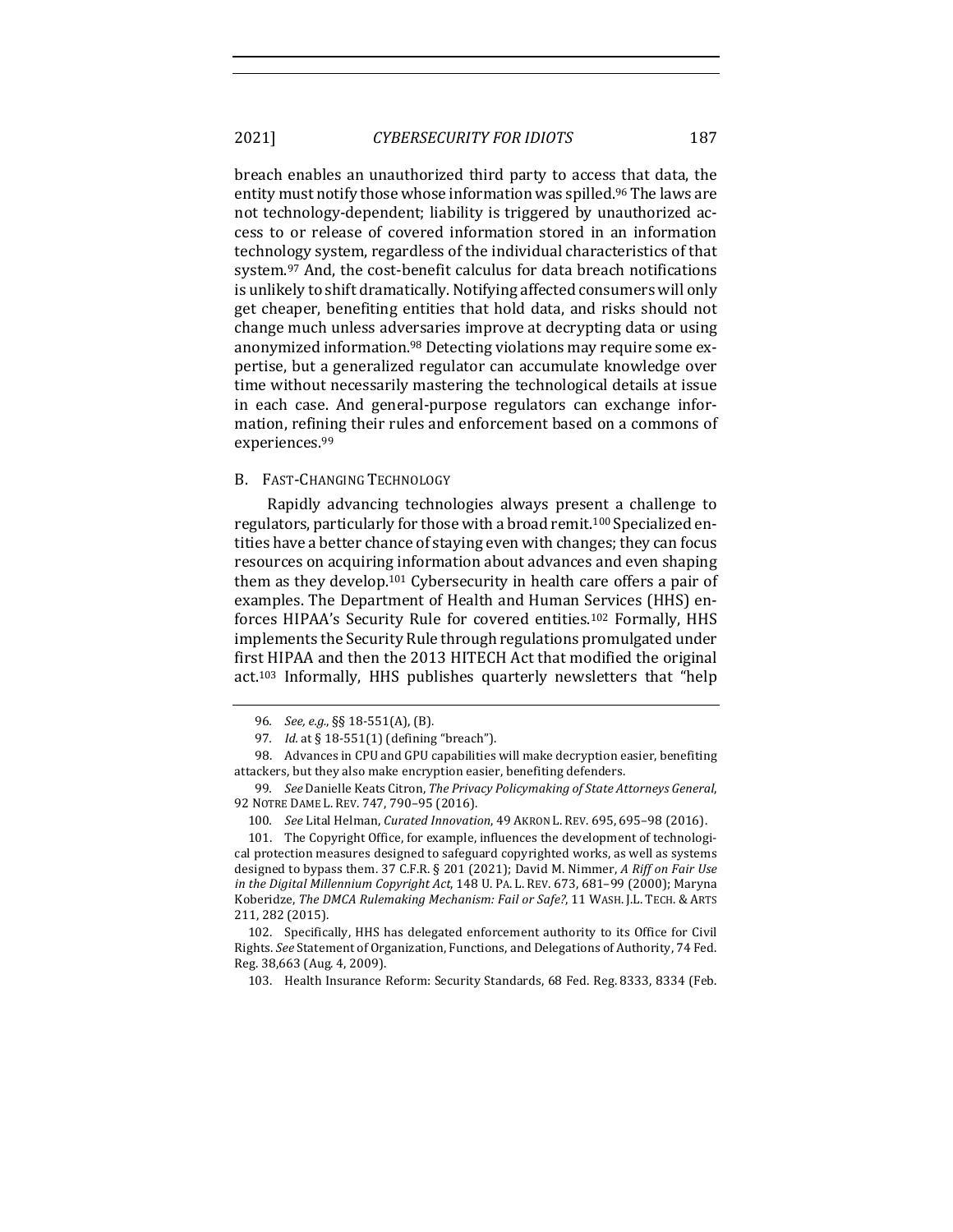HIPAA covered entities and business associates remain in compliance with the HIPAA Security Rule by identifying emerging or prevalent issues."<sup>104</sup> Since the newsletters are written by HHS's enforcement branch, they are at minimum soft law that predicts how the agency will use its authority.<sup>105</sup> While HHS has an array of regulatory responsibilities, it is expert in health care, and as the agency charged with transmuting HIPAA's general mandate into specific security standards, it has developed substantive expertise on cybersecurity within this industry niche.

HHS guidance on the Security Rule also draws upon research produced by the National Institute of Standards and Technology  $(NIST)$ <sup>106</sup> Again, formally, the NIST documents are guidance materials rather than hard law.<sup>107</sup> However, the two agencies have jointly held a pair of Risk Analysis Guidance Conferences, and HHS recommends the Security Rule Toolkit Application created by NIST to help organizations develop and implement compliant practices.<sup>108</sup> NIST is one of the most technologically adept government entities, $109$  and although its guidance is frequently general purpose, the agency has focused on health care-specific cybersecurity as well.<sup>110</sup> The cross-pollination of

104. DEP'T HEALTH & HUMAN SERVS., SECURITY RULE GUIDANCE MATERIALS: OCR CYBER AWARENESS NEWSLETTERS (Aug. 25, 2020), https://www.hhs.gov/hipaa/for -professionals/security/guidance/index.html [https://perma.cc/E9S5-U96L].

105. *See* Ryan Hagemann, Jennifer Huddleston Skees, & Adam Thierer, Soft Law for Hard Problems: The Governance of Emerging Technologies in an Uncertain Future, 17 COLO. TECH. L.J. 37, 42-46 (2018).

106. DEP'T HEALTH & HUMAN SERVS., SECURITY RULE GUIDANCE MATERIALS: NATIONAL INSTITUTE OF STANDARDS AND TECHNOLOGY (NIST) SPECIAL PUBLICATIONS, https://www.hhs.gov/hipaa/for-professionals/security/guidance/index.html [https://perma.cc/RNS3-TRUU].

107. *See* Hageman et al., *supra* note 105, at 42-46.

108. *The Security Rule*, DEP'T HEALTH & HUMAN SERVS. (Sept. 23, 2020)., https://www.hhs.gov/hipaa/for-professionals/security/index.html [https://perma .cc/S3ET-HAD6]. 

109. *See, e.g.*, Jeff Kosseff, *Hacking Cybersecurity*, 20 U. ILL. L. REV. 811, 822 (2020); Scott J. Shackelford, Andrew A. Proia, Brenton Martell, & Amanda N. Craig, Toward a Global Cybersecurity Standard of Care?: Exploring the Implications of the 2014 NIST Cybersecurity Framework on Shaping Reasonable National and International Cybersecu*rity Practices*, 50 TEX. INT'L L.J. 305 (2015).

110. *See, e.g.*, NAT'L INST. STANDARDS & TECH., AN INTRODUCTORY RESOURCE GUIDE FOR IMPLEMENTING THE HEALTH INSURANCE PORTABILITY AND ACCOUNTABILITY ACT (HIPAA) SE-CURITY RULE (Oct. 2008).

<sup>20, 2003) (</sup>codified at  $45$  C.F.R. 160, 162, 164); Modifications to the HIPAA Privacy, Security, Enforcement, and Breach Notification Rules Under the Health Information Technology for Economic and Clinical Health Act and the Genetic Information Nondiscrimination Act; Other Modifications to the HIPAA Rules; Final Rule, 78 Fed. Reg. 5565, 5566 (Jan. 25, 2013) (codified at 45 C.F.R. pts. 160, 164).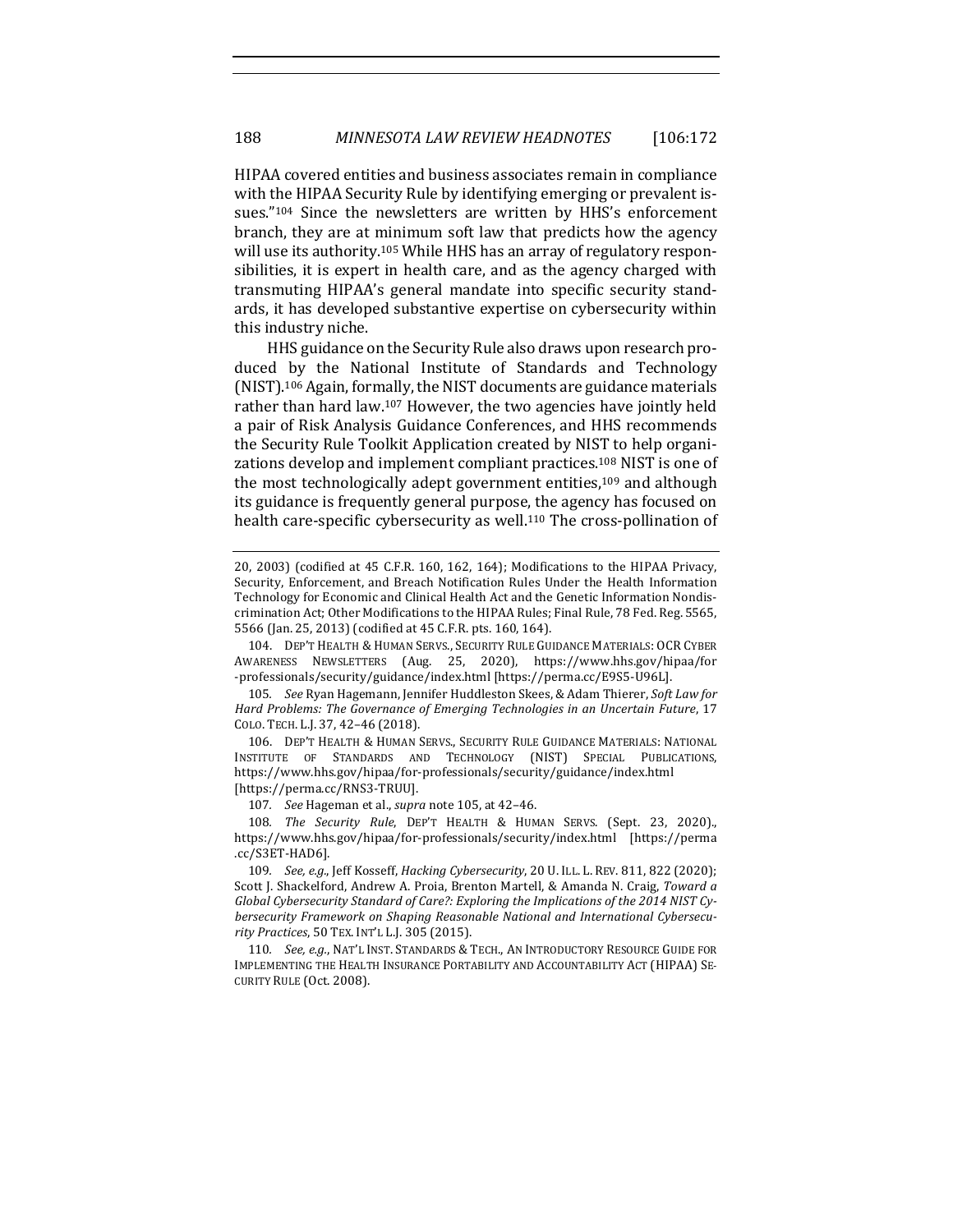HHS industry expertise and NIST technological prowess creates a regulator that can maintain pace with health care cybersecurity changes.

General purpose regulators will inevitably struggle with fast-advancing technologies. The canonical cybersecurity example in the United States is the Federal Trade Commission, which has positioned itself as the country's de facto security authority.<sup>111</sup> Security is but a small portion of the FTC's policy portfolio: the agency is the country's premier competition regulator, $112$  with responsibilities in both antitrust and consumer protection, $113$  and oversees industries from funeral homes<sup>114</sup> to home appliances.<sup>115</sup> And, the FTC moved to position itself as a national privacy enforcer even before it tackled cybersecurity.<sup>116</sup> The agency undertakes these burdens with roughly 1100 employees.<sup>117</sup> Its privacy and security work has become more intensive in the last two decades. The FTC began by acting as a public enforcer of privacy and security policies promulgated by private firms but has transitioned to requiring a floor of substantive precautions in both areas regardless of what an organization promises to its consumers.<sup>118</sup>

For security matters, the FTC faces two key challenges. First, in at least some cases, it must determine what security measures are appropriate for a given industry (and perhaps for different-sized firms in that area).<sup>119</sup> Second, that determination is usually retrospective: the issue is not proper security measures when the FTC brings the case, but at the time the alleged violation occurred, which can be years earlier.<sup>120</sup> Legal scholars differ vociferously on how well the FTC has

<sup>111.</sup> *See* Hartzog & Solove, *supra* note 21, at 5. State attorneys general also fall in this category, particularly as California begins to develop and enforce its privacy and security statute. CAL. CIV. CODE § 1798.100 et seq.; see Eric Goldman, An Introduction to *the California Consumer Privacy Act (CCPA)* (July 7, 2020), https:// papers.ssrn.com/sol3/papers.cfm?abstract\_id=3211013 [https://perma.cc/DDG8 -9DHS]. The FTC bases its cybersecurity enforcement on its capacious Section 5 powers to regulate unfair commercial practices. See Recent Case, *supra* note 21, at 1120.

<sup>112.</sup> *See* Hurwitz, *supra* note 21, at 999.

<sup>113.</sup> *About* the FTC, FED. TRADE COMM'N, https://www.ftc.gov/about-ftc [https://perma.cc/LN67-PPSG].

<sup>114.</sup> *See* Joshua L. Slocum, The Funeral Rule: Where It Came From, Why It Matters, and How to Bring It to the 21st Century, 8 WAKE FOREST J. L. & POL'Y 89, 91 (2018).

<sup>115.</sup> *See Energy Labeling Rule*, 16 C.F.R. § 305.

<sup>116.</sup> *See* Hartzog & Solove, *supra* note 21, at 2; Hurwitz, *supra* note 19, at 967-71.

<sup>117.</sup> See Rory Van Loo, *The New Gatekeepers: Private Firms as Public Enforcers*, 106 VA. L. REV. 467, 510-11 (2020); Hartzog & Solove, *supra* note 21, at 601 (listing relevant divisions of Bureau of Consumer Protection and number of employees).

<sup>118.</sup> See Hartzog & Solove, *supra* note 21, at 599-606.

<sup>119.</sup> See Hurwitz, *supra* note 19, at 1003-06.

<sup>120.</sup> *Id.*; see FTC v. Wyndham Worldwide Corp., 799 F.3d 236, 240-42 (3d. Cir.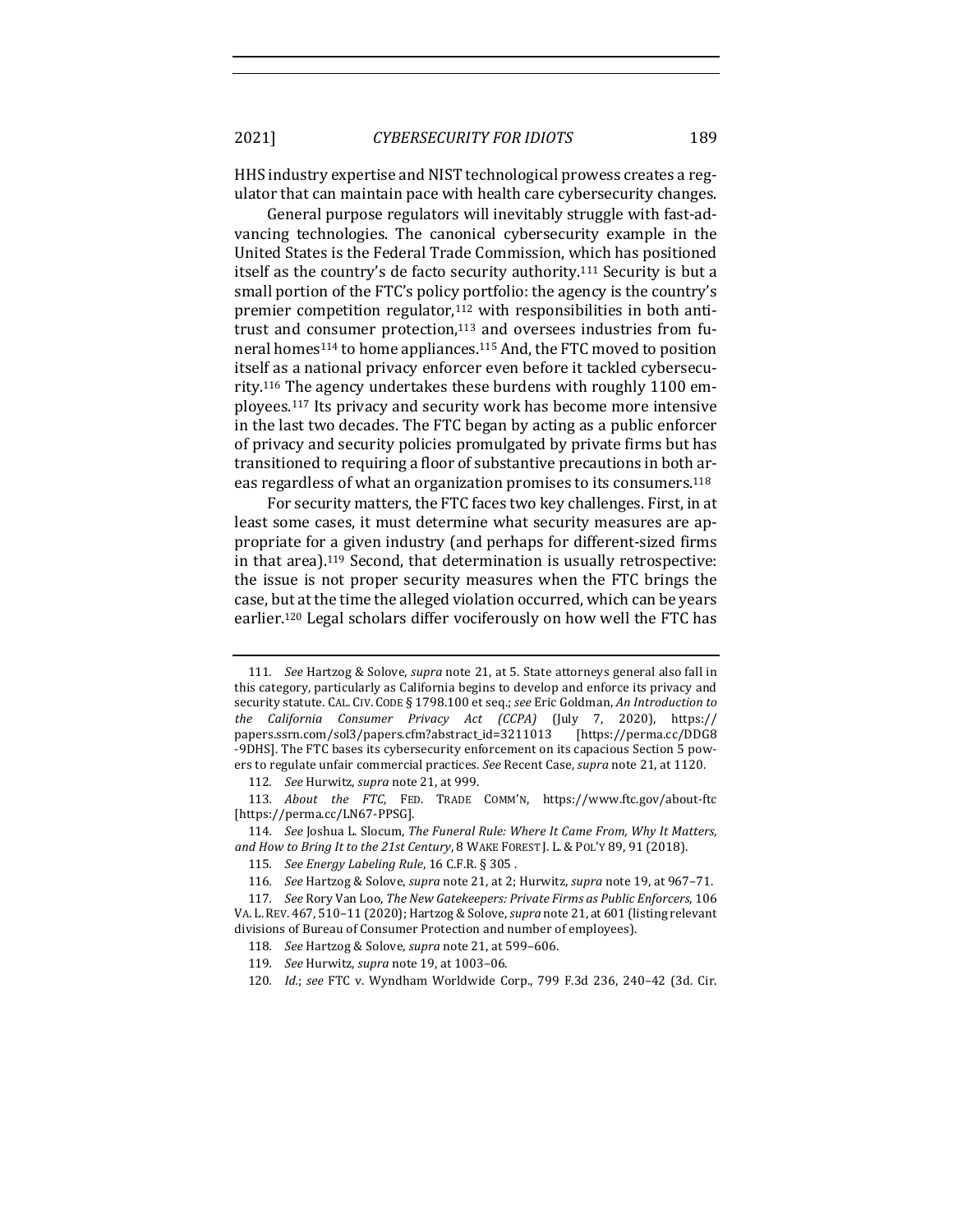attained these two goals.<sup>121</sup> While these tasks may become easier as the FTC develops a working "common law" of cybersecurity over time, the agency will still need to defend not just the reasonableness of its conclusions, but that they are not the result of hindsight's clarity. The cybersecurity negligence per se model reduces the effects of these challenges. Its focus on relatively uncontroversial minimal criteria reduces information costs for both tasks. And requirements that act as a floor are more likely to enjoy consensus among experts and policymakers, thus diminishing the political controversy over the FTC's agenda setting. The next Section further explores the benefits of this model for general-purpose regulators.

# C. THE VIRTUES OF THE NEGLIGENCE PER SE MODEL FOR THE FTC

Of the four categories of regulators enumerated above, generalpurpose ones confronted with fast-moving technologies face the greatest difficulty in establishing appropriate cybersecurity rules. This Essay's negligence per se model offers considerable benefits to enforcers like the FTC. This is particularly true because general-purpose regulators tend to have broad discretion in selecting, prosecuting, and usually settling their cases.<sup>122</sup> The goal of this Essay's framework is to help guide the exercise of that discretion for maximum cybersecurity benefit.<sup>123</sup> The cybersecurity for idiots approach will require a change of direction for the FTC. Initially, the Commission operated as a guarantor of entities' existing commitments regarding privacy and security. If, for example, an online toy company promised never to sell its customers' data, the FTC could move to enforce that pledge, even if the company itself had declared bankruptcy and the consumer information was a saleable asset for the bankruptcy trustee.<sup>124</sup> That role left entities subject only to other regulators and reputational pressures in crafting their policies initially—firms could abuse privacy and neglect security as much as they liked, if only they were truthful about it.

<sup>2015) (</sup>alleging security failures began in 2008, the FTC brought suit in 2012).

<sup>121.</sup> *See Hurwitz, supra note* 19, at 1017-18; Hartzog & Solove, *supra* note 21, at 5; Stegmaier & Bartnick, *supra* note 45, at 676.

<sup>122.</sup> *See* Hartzog & Solove, *supra* note 21, at 1-2; Hurwitz, *supra* note 19, at 957-58.

<sup>123.</sup> Thanks to Allan Sternstein for reinforcing the importance of this point, especially regarding the FTC.

<sup>124.</sup> *See* FTC v. Toysmart, No. 00-11341-RGS, 2000 WL 34016434, at \*2-3 (D. Mass. July 21, 2000) (unpublished decision); Stipulation and Order Establishing Conditions on Sale of Customer Information, *In re* Toysmart.com, No. 00-13995-CJK (Bankr. E.D. Mass. July 20, 2000).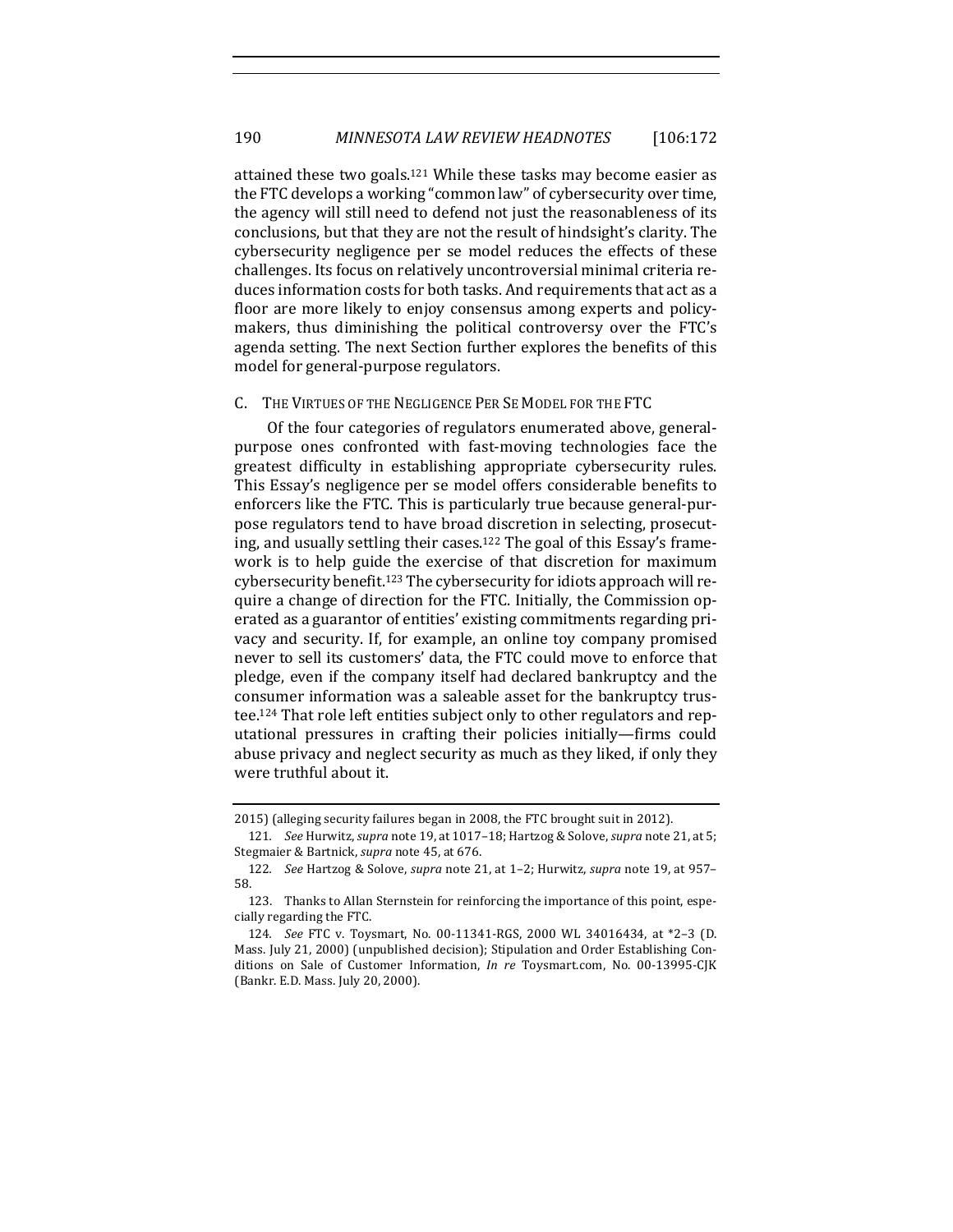However, the Commission moved fairly quickly to impose substantive rules for both attributes.<sup>125</sup> That shift left the FTC vulnerable to criticism that its targets lacked notice of what the agency considered adequate security measures at any particular point in time—and, more strongly, that the Commission does not have the capabilities to arrive at such a determination in the first place.<sup>126</sup> The FTC's task was to defend its judgment as indicative of reasonable cybersecurity precautions—essentially, engaging in a negligence calculus. Shifting to a negligence per se approach undercuts both critiques. That model relies on information available to targets as well as enforcers about what security measures are minimally necessary, providing adequate notice. And, the Commission can draw upon outside expertise in selecting the standards it will impose under its Section 5 powers, leveraging the greater information and perhaps credibility of these sources.<sup>127</sup>

The cybersecurity negligence per se framework also addresses the problem of coordination for both regulators and regulated entities. Each must determine how different cybersecurity rule sets interact: if a firm complies with HIPAA's Security Rule, does it remain subject to additional requirements imposed by the FTC?<sup>128</sup> Lack of coordination creates several risks. First, under conditions of uncertainty, entities may feel obliged to comply with the most stringent set of regulations, effectively vitiating the less searching (but possibly more cogent) ones.<sup>129</sup> Second, it is possible that requirements will conflict, such that regulated entities can only choose which rules to violate, not whether to violate them at all.<sup>130</sup> Lastly, updates to

127. *See* 15 U.S.C. § 45(a) (creating FTC's Section 5(a) enforcement authority, which allows the agency to pursue violations that involve unfair methods of competition or unfair or deceptive acts or practices). *See generally* Hartzog & Solove, *supra* note 21, at 1-2, 5; Hurwitz, *supra* note 19, at 963-80. The FTC has begun to use its Section 5 powers to impose minimum standards for protection of private information and for security precautions upon private firms.

128. *Cf.* LabMD v. FTC, 894 F.3d 1221, 1224-27 (11th Cir. 2018).

129. *See generally* Alex Raskolnikov, *Probabilistic Compliance*, 34 YALE J. ON REG. 491, 496–97 (2017).

130. One useful example derives from state anti-spam regimes in place before the federal CAN SPAM Act pre-empted most state regulations. States imposed different requirements for the subject line of unsolicited commercial e-mail messages. For example, Pennsylvania required e-mails with sexual content to begin their subject line with "ADV-ADULT", while Illinois mandated "ADV:ADLT." Compliance with both was not possible unless the sender transmitted multiple messages, each tailored to the

<sup>125.</sup> *See* Hartzog & Solove, *supra* note 21, at 1-2; Hurwitz, *supra* note 19, at 964– 71.

<sup>126.</sup> *See* Hurwitz, *supra* note 19, at 1017-18; Stegmaier & Bartnick, *supra* note 45, at 720. *But see* McGeveran, *supra* note 20, at 1164 (arguing that there is emerging or emergent consensus on proper security standards).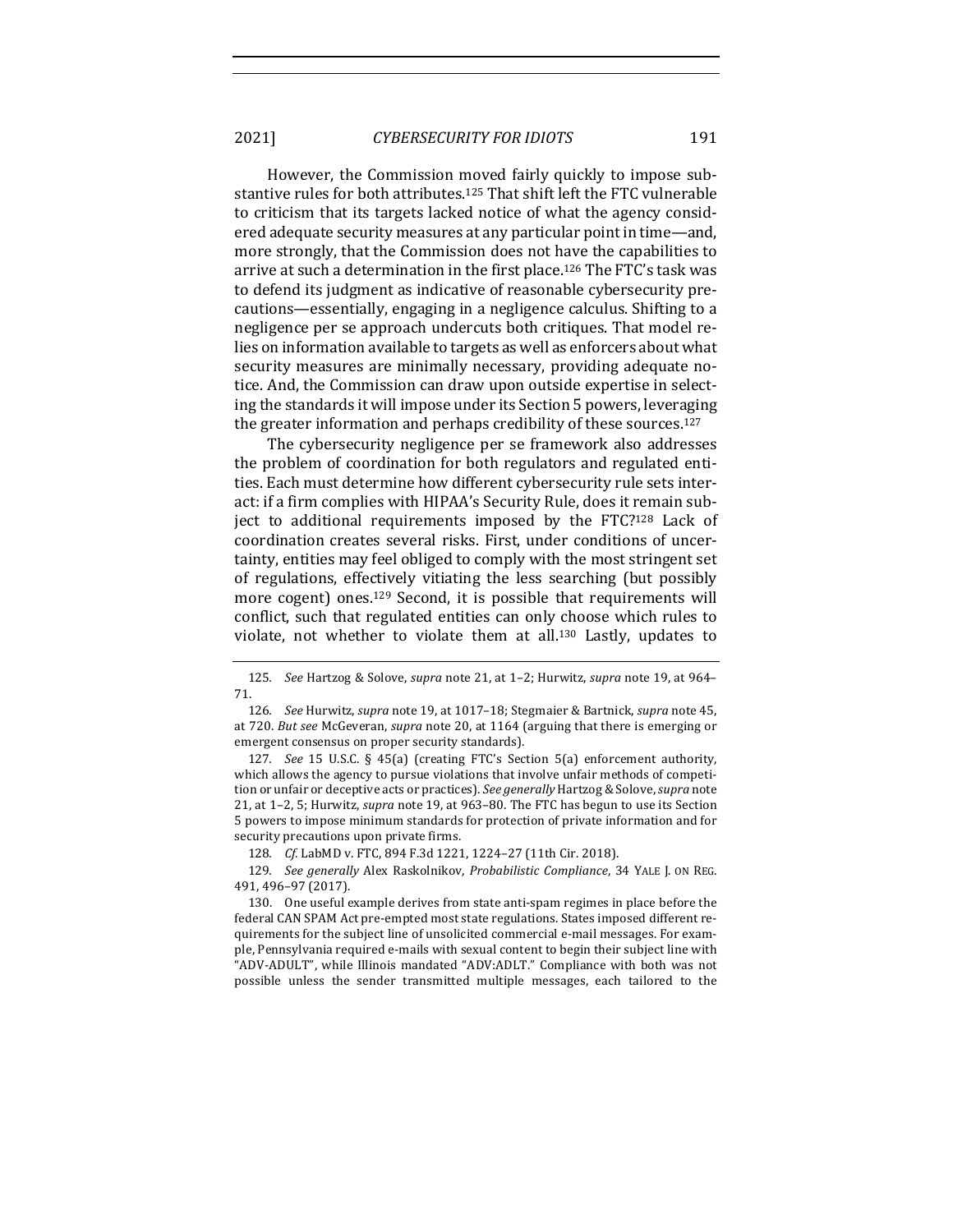different regimes effectively create a constantly moving target for those subject to the rules.<sup>131</sup>

The coordination problem could theoretically apply to a negligence per se regime as well, but it is less likely to arise in practice. This Essay's negligence per se model is built from rules, not standards, and rules are likely to have less uncertainty than more holistic standards.<sup>132</sup> For the sake of simplicity, regulators could define violations as involving conduct that falls below even the most lax applicable requirements. Regulators may disagree over how complex passwords ought to be or how often they ought to be changed, but they are all likely to recognize that storing credentials in cleartext is a breach of security.<sup>133</sup> Different regimes do not even need to agree on substantive minima; they merely need to determine that a particular action or omission falls below each system's minimum threshold. Of course, this necessitates elucidating what those minima comprise, and then both detecting and pursuing violators, as the next Section explores.

#### D. EASY AND HARD CASES

In essence, this Essay argues that the FTC and other general-purpose enforcers should use their discretion in regulating cybersecurity via adjudication to take on only easy cases.<sup>134</sup> That depends, of course, on being able to distinguish them from the hard ones, which may be a challenge. For example, the Commission's limited staff, the relatively small number of cybersecurity actions it brings, $135$  and the rapid

jurisdiction covering a particular recipient; however, determining where recipients were physically located was and is impractical. See Derek E. Bambauer, *Solving the In*box Paradox: An Information-Based Policy Approach to Unsolicited E-mail Advertising, 10 VA. J.L. & TECH. 5, 31–32, 36, 31 n.225 (2005).

<sup>131.</sup> *See* Michael P. Van Alstine, The Costs of Legal Change, 49 UCLA L. REV. 789, 816–22 (2002).

<sup>132</sup>*. See id.* at 822–36.

<sup>133.</sup> *See, e.g.*, Stipulated Final Order for Permanent Injunction, FTC v. Bayview Solutions, No. 1:14-cv-01830-RC (D.D.C. Apr. 21, 2015) (requiring debt brokers to implement information security precautions after they posted unencrypted consumer financial information on the Internet); McGeveran, *supra* note 20, at 1153, 1173, 1190-91 (discussing encryption as consensus requirement).

<sup>134.</sup> There are FTC enforcement actions where reasonable observers would clearly see egregious security practices. *See, e.g.*, Complaint, FTC v. Bayview Solutions, No. 1:14-CV-01830 (D.D.C. Oct. 31, 2014), https://www.ftc.gov/system/files/ documents/cases/111014bayviewcmp.pdf [https://perma.cc/7LGE-7BL7] (concerning sensitive consumer financial data stored unencrypted on public web site); CBR Systems, Inc., No. C-440 F.T.C. (Apr. 29, 2013) (complaint), https://www.ftc.gov/sites/ default/files/documents/cases/2013/05/130503cbrcmpt.pdf [https://perma.cc/ L6GG-XKWQ] (involving financial services firm that did not encrypt backups).

<sup>135.</sup> See Hurwitz, *supra* note 19, at 957.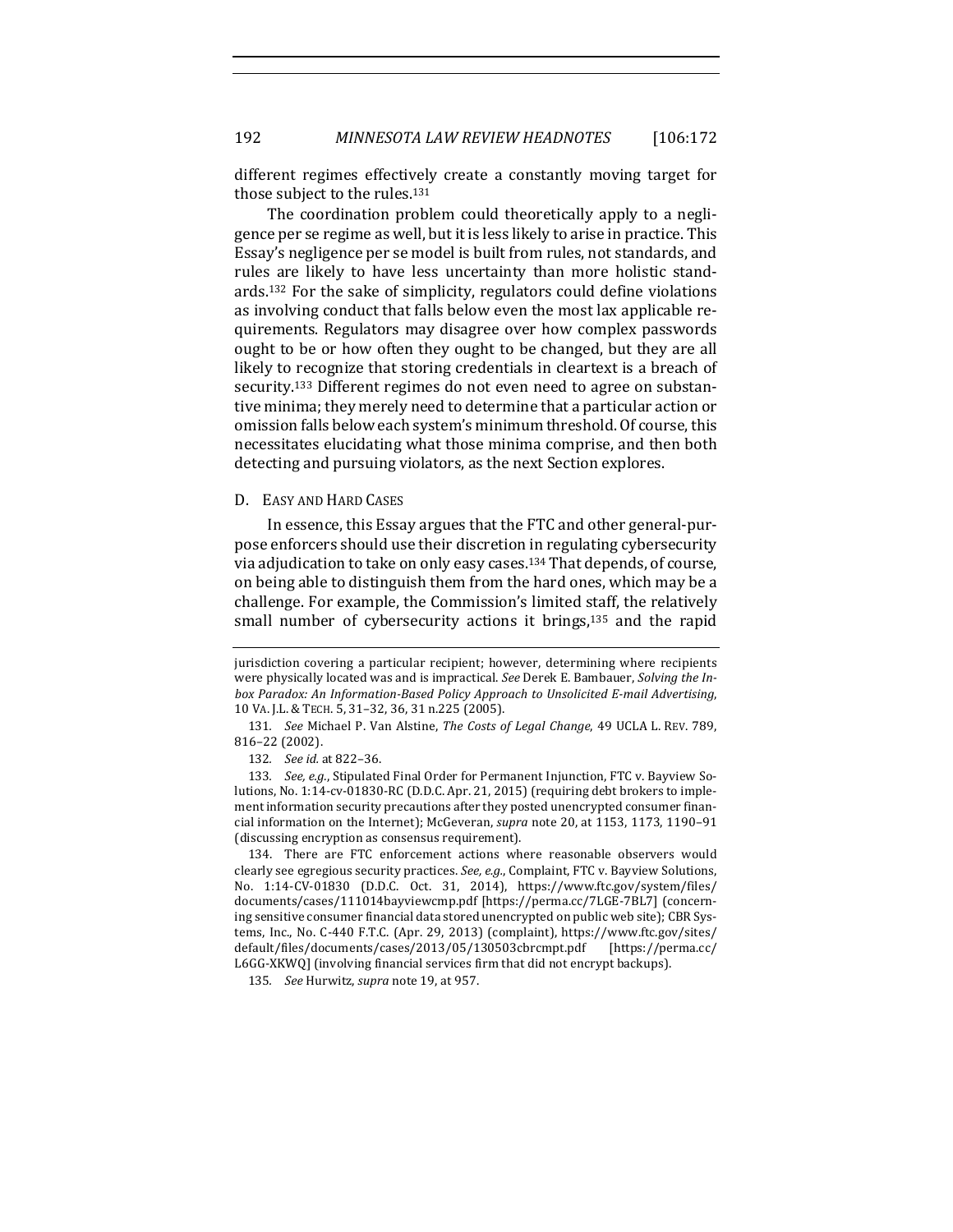change in the state of the security art makes this a non-trivial task as does the need to assess issues without applying the benefits of hindsight.<sup>136</sup> But at least that challenge is appreciably smaller than under the FTC's current model, which employs a costlier negligence approach that at times focuses on defendants whose practices, while perhaps questionable, are not self-evidently unreasonable.

For example, the Commission brought an enforcement action against, and obtained a settlement with, a Georgia auto dealership for exposing sensitive customer data through peer-to-peer (P2P) file sharing systems.<sup>137</sup> Firms holding such data probably should not allow P2P applications on their computers or networks. However, that is not what occurred at the Georgia dealership. The breach happened when an employee downloaded data files onto a portable flash drive to work from home.<sup>138</sup> The employee's home computer contained the P2P application from which the breach occurred; according to the dealership's vice president, the company's systems never had P2P software on them.<sup>139</sup> Thus, the real issue is the measures the car dealership ought to have put in place for employees working remotely, on

<sup>136.</sup> Encrypting the exchange of information between a user and a Web site over HTTP (using first SSL and then TLS) is one cogent example. The Electronic Frontier Foundation (EFF) launched a campaign titled "HTTPS Everywhere" to try to pressure sites to use HTTP/S. *See HTTPS Everywhere*, EFF, https://www.eff.org/https -everywhere [https://perma.cc/9CLL-2B42]. Users have been trained to look for indicators of encryption such as a green lock in the browser's location bar or the presence of the "https:" protocol indicator in the URL as signals of whether a given site adequately secures their information. Encryption was not always a cinch bet, however, particularly for sites that did not supply or demand sensitive information. Maintaining the appropriate set of certificates involved some cost and administrative overhead. More important, encrypting HTTP traffic increases the load on a server's CPU and RAM. In the period before widespread availability of relatively low-cost and high-capacity cloud computing, many organizations faced trade-offs between security and capacity that did not have obvious answers. See, e.g., Mario Duarte, *Encryption Everywhere*, SNOWFLAKE, https://www.snowflake.com/blog/encryption-everywhere/ [https:// perma.cc/63GH-9689] ("Data encryption, while vital, has not traditionally been within reach of all organizations primarily due to budget constraints and implementation complexity.").

<sup>137.</sup> *See* Franklin's Budget Car Sales, Inc., No. 102-3094 F.T.C. (June 12, 2012) (complaint), https://www.ftc.gov/sites/default/files/documents/cases/2012/06/ 120607franklinautomallcmpt.pdf [https://perma.cc/A9LX-VN73].

<sup>138.</sup> *See* Amy Wilson, *FTC*, in a First, Says Georgia Dealership Failed to Safeguard *Consumer Data*, AUTO. NEWS (June 13, 2012), https://www.autonews.com/ article/20120613/FINANCE\_AND\_INSURANCE/120619934/ftc-in-a-first-says -georgia-dealership-failed-to-safeguard-consumer-data [https://perma.cc/FWG8

<sup>-</sup>MRJQ].

<sup>139</sup>*. Id.*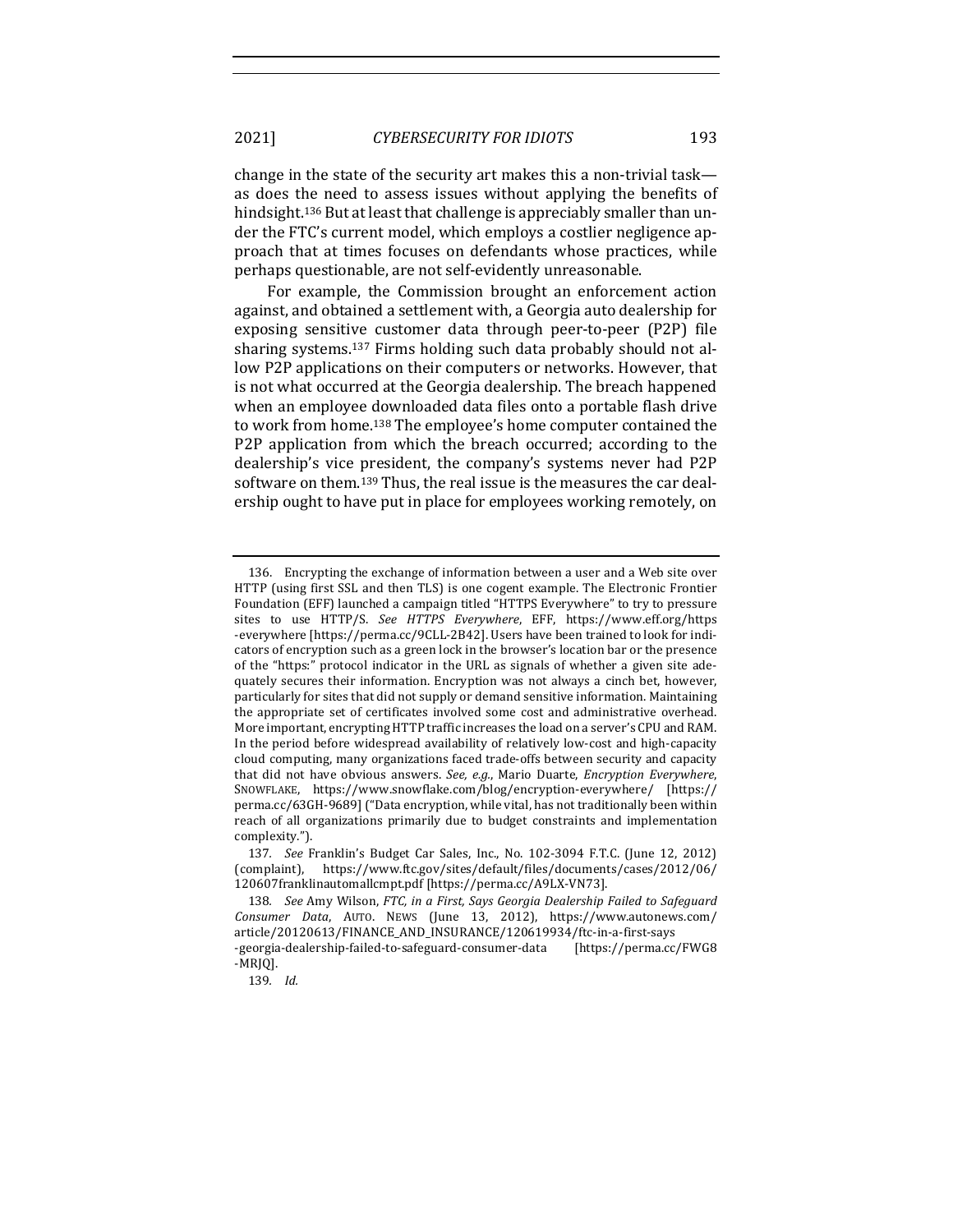their own devices. That question is far more complex than a straightforward prohibition on P2P software on corporate systems.

Some scholars contend that the zone of easy cases is readily determined, but perhaps not particularly large. For example, Professor Bill McGeveran discusses "worst practices" in his article arguing that data security has begun to reach a consensus on necessary precautions.<sup>140</sup> His article views worst practices as the inverse of best or necessary practices.<sup>141</sup> No sane security professional or framework, for example, would endorse keeping the default passwords initially established on a system, especially when that system is connected to public networks such as the Internet.<sup>142</sup> Worst practices are thus "especially egregious examples of violations."<sup>143</sup>

This definition of worst practices, though, is underinclusive for this Essay's purposes. The examples proffered in security frameworks are illustrative, not exhaustive. Moreover, because most of these frameworks adjust their recommendations (or demands) based upon organizational characteristics such as size and sophistication, the worst practices chosen as exemplars are likely to apply to every regulated entity, from a software company to the local dry cleaner. Egregious failures are more numerous, however. Some small organizations could reasonably decide to forgo intrusion detection software<sup>144</sup> or virtual private networks, $145$  for example, but no bank should be able to omit two-factor authentication for online account access without liability.<sup>146</sup> This inevitably makes the negligence per se approach more variegated-the rules for any given entity may be clear, but regulators may need to promulgate a greater number of requirements that apply, or not, based upon an entity's industry, resources, data, and the like.<sup>147</sup>

A final objection is that this Essay's proposal is old news. The FTC perhaps *already* concentrates upon cybersecurity idiots, as its pattern

<sup>140.</sup> McGeveran, *supra* note 20, at 1194.

<sup>141</sup>*. Id.*

<sup>142</sup>*. Id.*

<sup>143</sup>*. Id.*

<sup>144.</sup> See VIEGA, *supra* note 76, at 71-74.

<sup>145</sup>*. Id.* at 213–14.

<sup>146.</sup> *See, e.g.*, Ron Lieber, *A* Two-Step Plan to Stop Hackers, N.Y. TIMES (Aug. 8, 2014), https://www.nytimes.com/2014/08/09/your-money/how-to-thwart-hackers-from -financial-accounts.html [https://perma.cc/EC7N-TSZP]; Michael P. Magrath, *NY DFS*, *NIST and NAIC Align on Multi-Factor Authentication in Financial Services*, CSO (Feb. 28, 2018), https://www.csoonline.com/article/3259505/ny-dfs-nist-and-naic-align-on -multi-factor-authentication-in-financial-services.html [https://perma.cc/7HLW -BNA2].

<sup>147.</sup> *See generally* Bambauer, *Rules, supra* note 15.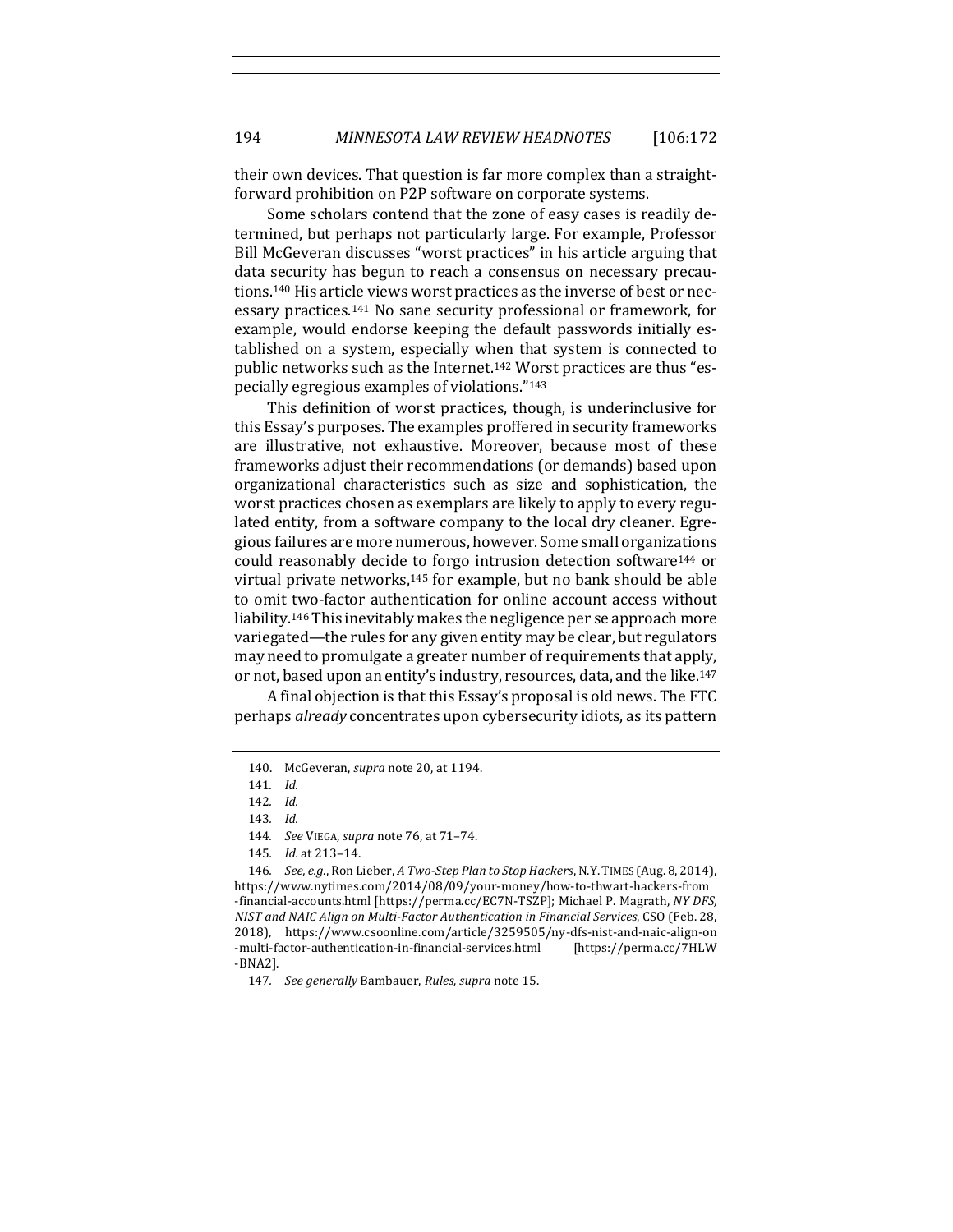of enforcement actions demonstrates. Although the Commission deserves a presumption that it acts in good faith, nonetheless, this argument constitutes wishful thinking. In some instances—described above as "easy cases"—the FTC is correctly focused upon the proverbial low-hanging security fruit. In other instances, however, the Commission has intervened in situations where reasonable minds can plainly differ. Forbidding firms from installing spyware on users' computers<sup>148</sup> or employing default passwords<sup>149</sup> is uncontroversial. Dictating a process for security by design<sup>150</sup> or requiring firms to police employees' home computers<sup>151</sup> is fraught.

### E. CRITIQUE AND REBUTTALS

Improving cybersecurity by focusing on idiots may seem unsatisfying. While it can drive out the worst or most incompetent actors, it does not address entities that cut corners by employing substandard but not plainly unreasonable precautions.<sup>152</sup> This approach also might effectively rein in generalized regulators such as the FTC and state attorneys general, who would back away from developing a doctrine of cybersecurity reasonableness to focus on a framework close to rules of ineptitude. There are several responses that, nonetheless, counsel in favor of this Essay's method.

First, general-purpose regulators in the U.S. are poorly positioned to do much more on cybersecurity, at least in terms of mandatory measures. At present, they lack resources, which means that they necessarily will lack expertise and information. The FTC brings complaints in an average of fewer than ten security cases per year.<sup>153</sup> The agency's staff must also meet the demands of being a national regulator for privacy, antitrust, and consumer protection more generally. In

<sup>148.</sup> *See* Sears Holdings Mgmt., No. C-4264 F.T.C. (Aug. 31, 2009) (decision and order), https://www.ftc.gov/sites/default/files/documents/cases/2009/09/ 090604searsdo.pdf [https://perma.cc/5H3M-C7PS]; UPromise, No. C-4351 F.T.C. (Mar. 27, 2012) (decision and order), https://www.ftc.gov/sites/default/files/ documents/cases/2012/04/120403upromisedo.pdf [https://perma.cc/64A2-425F].

<sup>149.</sup> *See* FTC v. Wyndham Worldwide Corp., 799 F.3d 236, 241 (3d. Cir. 2015).

<sup>150</sup>*. See* TRENDnet, No. C-4426 F.T.C. ¶ 8(d) (Sept. 4, 2013) (complaint), https://www.ftc.gov/sites/default/files/documents/cases/2013/09/ 130903trendnetcmpt.pdf [https://perma.cc/WKK9-CYJ5].

<sup>151.</sup> See supra notes 137-139 and accompanying text.

<sup>152.</sup> In this sense, the negligence per se cybersecurity model functions like strict liability for actors who violate the relevant rules. Cf. Virginia E. Nolan & Edmund Ursin, The Revitalization of Hazardous Activity Strict Liability, 65 N.C. L. REV. 257, 286-93 (1987); Danielle Keats Citron, *Reservoirs of Danger: The Evolution of Public and Private* Law at the Dawn of the Information Age, 80 S. CAL. L. REV. 241, 268-77 (2007).

<sup>153.</sup> See Hurwitz, *supra* note 19, at 957.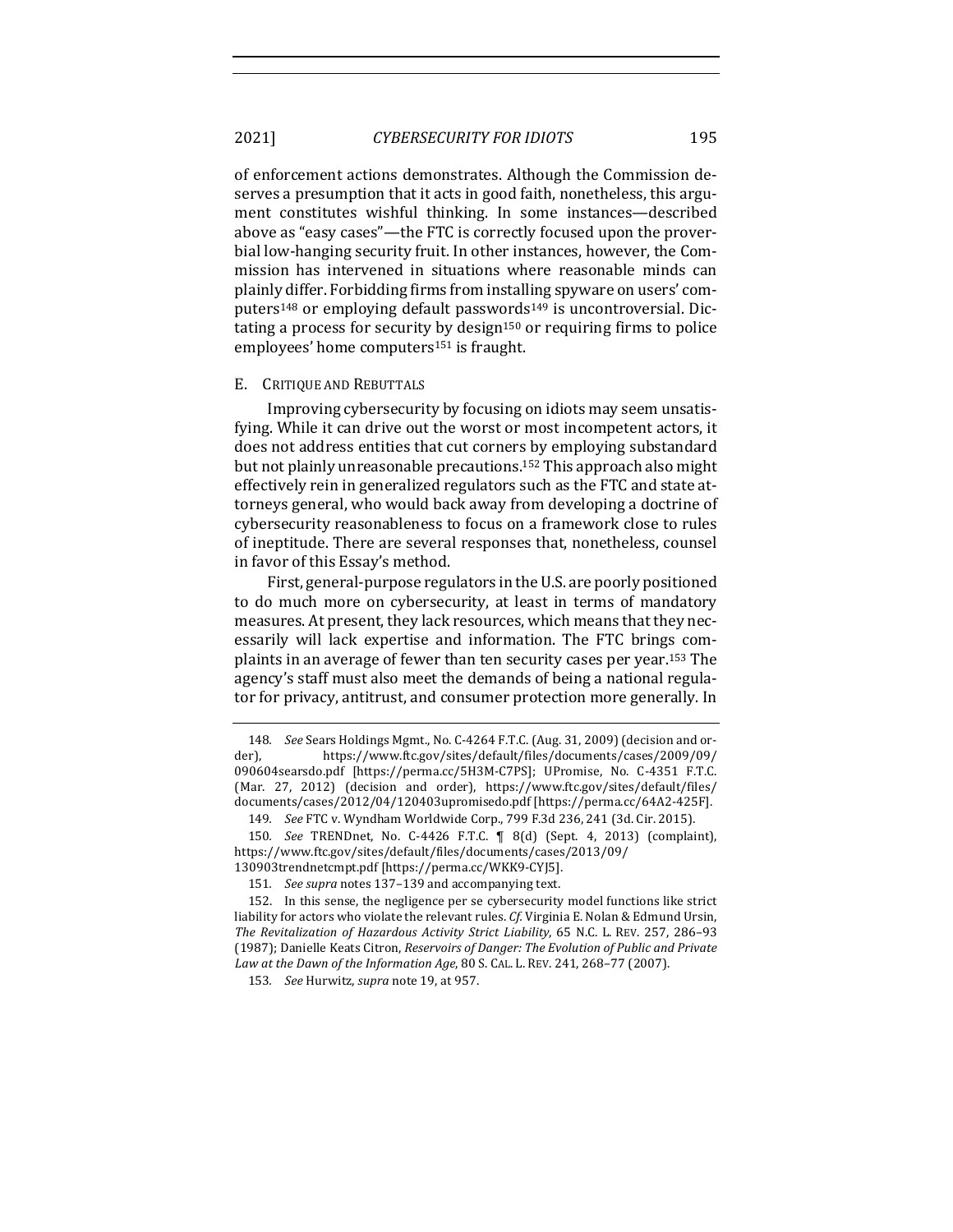addition, Congress has deliberately hobbled the FTC's enforcement powers, at least relative to other executive agencies, by increasing its burden for prospective rulemaking, mandating a cost-benefit standard for certain violations, and generally depriving the agency of the ability to impose financial sanctions in the first instance.<sup>154</sup> While the Commission has cleverly worked around these limitations by settling most complaints,<sup>155</sup> that approach has vulnerabilities: a single unfavorable court decision (especially at the appellate level) could undercut the entire enforcement enterprise.<sup>156</sup>

Second, to the degree that the FTC is filling a gap in cybersecurity enforcement, the problem is that the gap mostly persists.<sup>157</sup> True remediation would require either significantly more resources for the Commission, or for Congress to put in place additional sector-specific regulators, along the lines of the Department of Health and Human Services for health care. America's current, variegated security regime tends to suggest that the second option is preferable, although the initial costs are high, and the risk of capture for specialized enforcers is ever-present.<sup>158</sup> Put bluntly, much of the FTC's current cybersecurity work should probably be done by more and different agencies. That prospect depends, however, on the degree to which Congress and state regulators are willing to invest resources as well as rhetoric for cybersecurity.

Third, the Commission's current reasonableness approach—in essence, a negligence test—is wrongheaded. The FTC's enforcement to date employs standards rather than rules and emphasizes procedure over substance.<sup>159</sup> This is backwards on both counts: cybersecurity needs more clear rules and more substantive regulation.<sup>160</sup> Thus, the FTC is likely providing less guidance to regulated entities than

<sup>154</sup>*. See id.* at 964–65.

<sup>155</sup>*. See id.* at 971–72.

<sup>156.</sup> *See id.* at 975–80. The LabMD case represented at least a partial setback for the FCC's efforts, at least in terms of how the agency structures the conduct it demands from a defendant when it settles a complaint. See LabMD v. FTC, 894 F.3d 1221 (11th Cir. 2018).

<sup>157.</sup> See Jeff Kosseff, *Defining Cybersecurity Law*, 103 IOWA L. REV. 985, 1011-12, 1027 (2018).

<sup>158.</sup> *See* Michael A. Livermore & Richard L. Revesz, *Regulatory Review, Capture, and Agency Inaction*, 101 GEO. L. J. 1337, 1340, 1342–44 (2013).

<sup>159.</sup> *See, e.g.*, Zoom Video Comms., No. C-4731 F.T.C. 4-7 (Jan. 19, 2021) (decision and order), https://www.ftc.gov/system/files/documents/cases/1923167\_c -4731\_zoom\_final\_order.pdf [https://perma.cc/EJG4-KNZR] (requiring Zoom to conduct series of procedural steps to evaluate its security measures).

<sup>160.</sup> See generally Bambauer, *Rules*, *supra* note 15, at 61-62 (elaborating these arguments).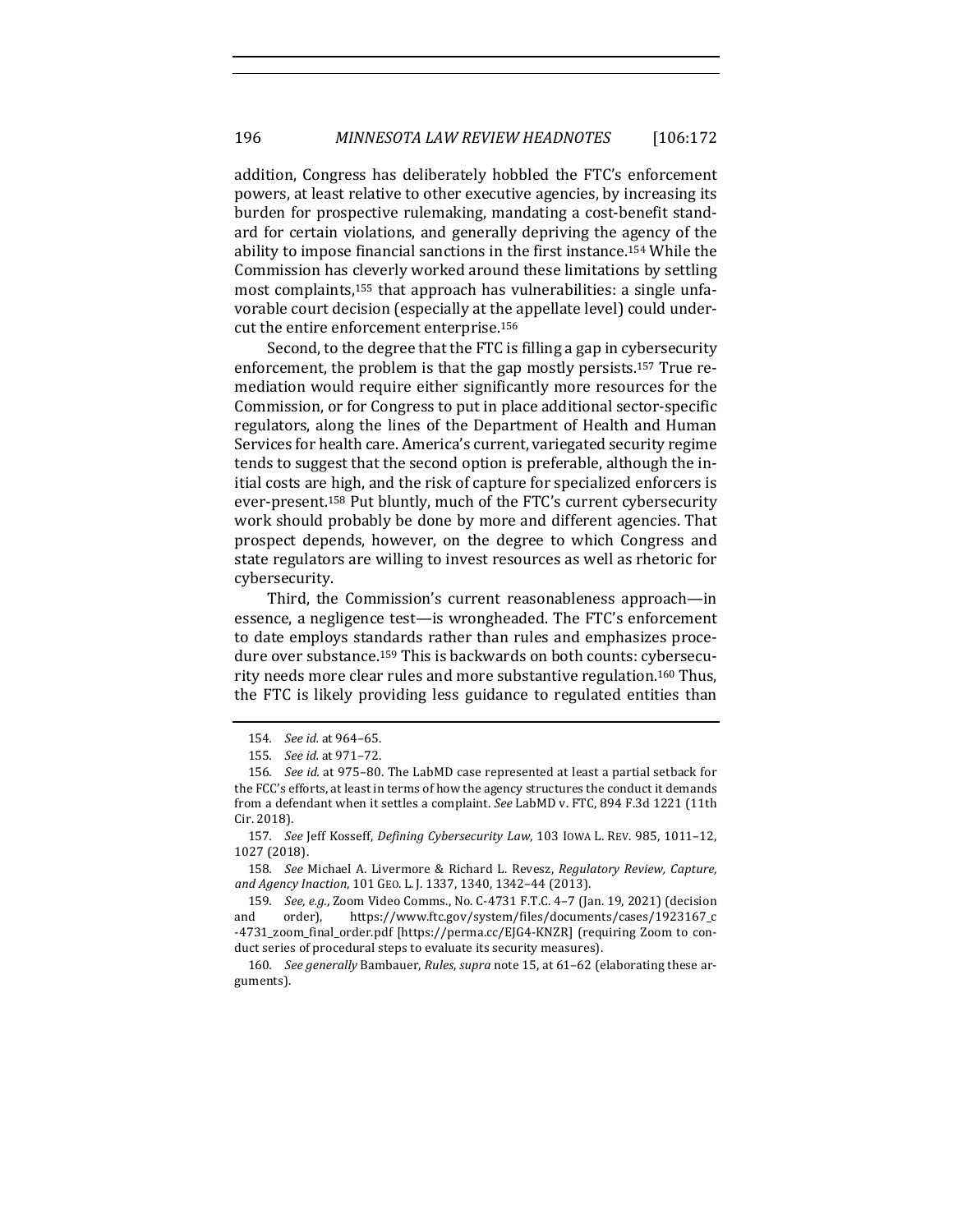proponents may believe.<sup>161</sup> Its settlement agreements are overtly flexible—target organizations are supposed to engage in and document cost-benefit analysis tailored to their size, resources, and data.<sup>162</sup> That makes it more difficult to second-guess regulated entities in all but egregious cases—precisely the ones that this Essay's approach concentrates upon. And, it means that any individual firm's resolution of these questions offers little guidance to competitors, and less still to organizations in other sectors.<sup>163</sup> Thus, a reasonableness approach risks diverting scarce resources into paperwork designed to placate the Commission. Idiocy, however, is relatively easy to diagnose and difficult to defend: even an extensive analysis on behalf of unencrypted personal data or default passwords is unlikely to persuade. The shift to driving out the worst security behaviors has the potential to offer more real-world guidance at lower cost.

# III. DATA UP, CODE DOWN, AND QUASI-MEDICAL DEVICES

The advent of the Internet of Things (IoT) and the proliferation of smart wearable devices have combined to offer a useful testing ground for the cybersecurity negligence per se model. This Part explores the new world of "quasi-medical devices" and the transition of the Food and Drug Administration (FDA) from a specialized regulator to a general-purpose one. It advocates that the FDA employ the cybersecurity for idiots approach when assessing quasi-medical devices.

They may not know it, but most Americans carry a device that the Food and Drug Administration could probably regulate: a smartphone or smart watch.<sup>164</sup> For decades, the FDA has claimed a relatively broad remit for its oversight, but the practical and legal boundaries of the agency's enforcement authority were well-understood.<sup>165</sup> Vitamins and supplements were off-limits, provided their manufacturers were careful not to claim therapeutic properties for these substances.<sup>166</sup>

<sup>161.</sup> *See, e.g.*, Hartzog & Solove, *supra* note 20, at 585-86, 620 ("FTC privacy settlements serve as the functional equivalent to a body of common law.").

<sup>162.</sup> *See* Zoom Video Comms., No. C-4731 F.T.C. 4-7 (Jan. 19, 2021) (decision and order), https://www.ftc.gov/system/files/documents/cases/1923167\_c -4731\_zoom\_final\_order.pdf [https://perma.cc/EJG4-KNZR]; *see also* Hartzog & Solove, *supra* note 20, at 614-19.

<sup>163.</sup> Firms may also be understandably reluctant to publicize their security measures for fear of inviting attacks, or at least making attackers more likely to succeed.

<sup>164.</sup> *See* Nathan Cortez, The Mobile Health Revolution?, 47 U. CAL. DAVIS L. REV. 1173, 1177 (2014).

<sup>165</sup>*. See id.* at 1200–02.

<sup>166.</sup> See Dietary Supplement Health and Education Act of 1994, Pub. L. No. 103-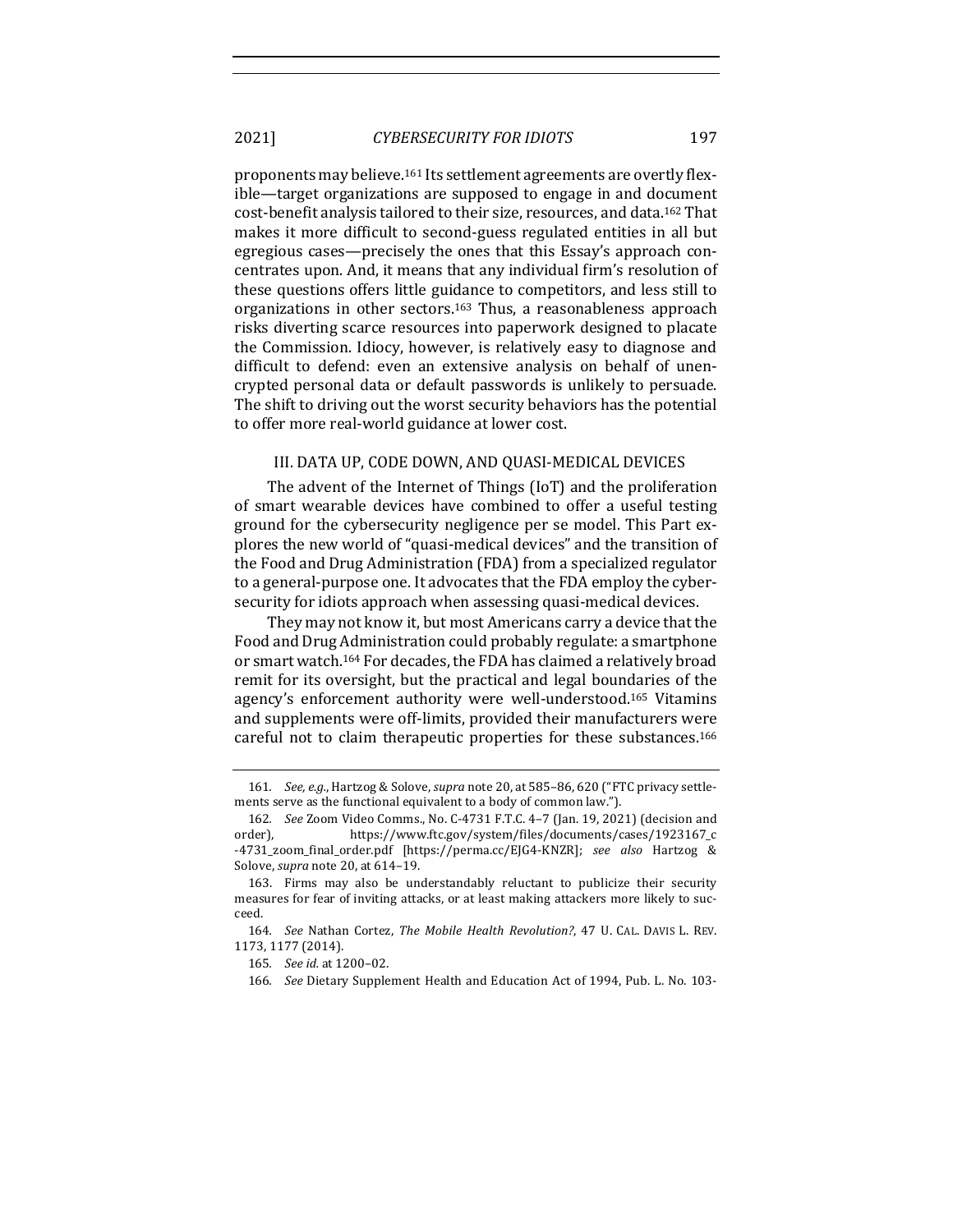The FDA surrendered authority over cigarettes due in part to long, deliberate inaction.<sup>167</sup> And it opted to forego regulation of claims by products to be "natural," among other advertising boasts.<sup>168</sup> There was a broad consensus, though, that the agency could (and should) monitor and approve items such as prescription drugs or medical devices such as magnetic resonance imaging (MRI) machines. These specialized implements presented a classic case for regulation: significant risk of harm if misused (or, at times, properly used); information asymmetry between not only consumer and vendor, but often between physician and vendor; and little viable use outside the diagnosis and treatment of disease and illness.<sup>169</sup> The FDA kept certain software, such as electronic medical records databases, under its purview, but not the general purpose computers (usually PCs running the Microsoft Windows operating system) upon which the programs operated.170

That will change with the smartphone/watch and related devices that comprise the  $I_0T$ .<sup>171</sup> The regulatory challenges of mobile phones

169. See generally Matthew D. Adler, Risk, Death and Harm: The Normative Foundations of Risk Regulation, 87 MINN. L. REV. 1293 (2003); Kristen Underhill, Risk-Taking and Rulemaking: Addressing Risk Compensation Behavior Through FDA Regulation of *Prescription Drugs*, 30 YALE J. ON REG. 377 (2013). Put differently, few medical devices or drugs are classic "dual use" devices. Few if any people have an MRI machine for home use. By contrast, dual use devices often enable activities that are subject to regulation and others that are not. The videocassette recorder (VCR) is a famous example. *See* Sony Corp. of Am. v. Univ. City Studios, 464 U.S. 417, 419-20 (1984).

170*. See generally Clinical Decision Support Software*, FDA (Sept. 26, 2019), https://www.fda.gov/regulatory-information/search-fda-guidance-documents/ clinical-decision-support-software [https://perma.cc/SS3C-ALDF].

171. There are non-digital examples of dual use devices that, at least theoretically, present the same risk. Dogs can be trained to detect cancer with a high rate of accuracy due to their acute sense of smell. African pouched rats can be taught to detect tuberculosis based on their own olfactory skills. The FDA could conceivably regulate a pet beagle used to sniff visitors to check for cancer, but it seems unlikely as a practical matter. See Study Shows Dogs Can Accurately Sniff out Cancer in Blood, SCI. DAILY (Apr. 8, 2019), https://www.sciencedaily.com/releases/2019/04/190408114304.htm [https:// perma.cc/GS2A-U7LS]; Giant Rats Trained to Sniff Out Tuberculosis in Africa, NAT'L

<sup>417, 108</sup> Stat. 4325.

<sup>167.</sup> *See* FDA. v. Brown & Williamson Tobacco Corp., 529 U.S. 120, 144 (2000).

<sup>168.</sup> See Use of the Term Natural on Food Labeling, FDA (Oct. 22, 2018), https://www.fda.gov/food/food-labeling-nutrition/use-term-natural-food-labeling [https://perma.cc/VY3Y-CDW3]. The FDA also does not regulate claims about genetically engineered foods, for example, opting instead for suasive guidance to industry. See, e.g., Guidance for Industry: Voluntary Labeling Indicating Whether Foods Have or *Have Not Been Derived from Genetically Engineered Plants*, FDA (Mar. 11, 2019), https://www.fda.gov/regulatory-information/search-fda-guidance-documents/ guidance-industry-voluntary-labeling-indicating-whether-foods-have-or-have-not -been-derived [https://perma.cc/T8WR-PNR3].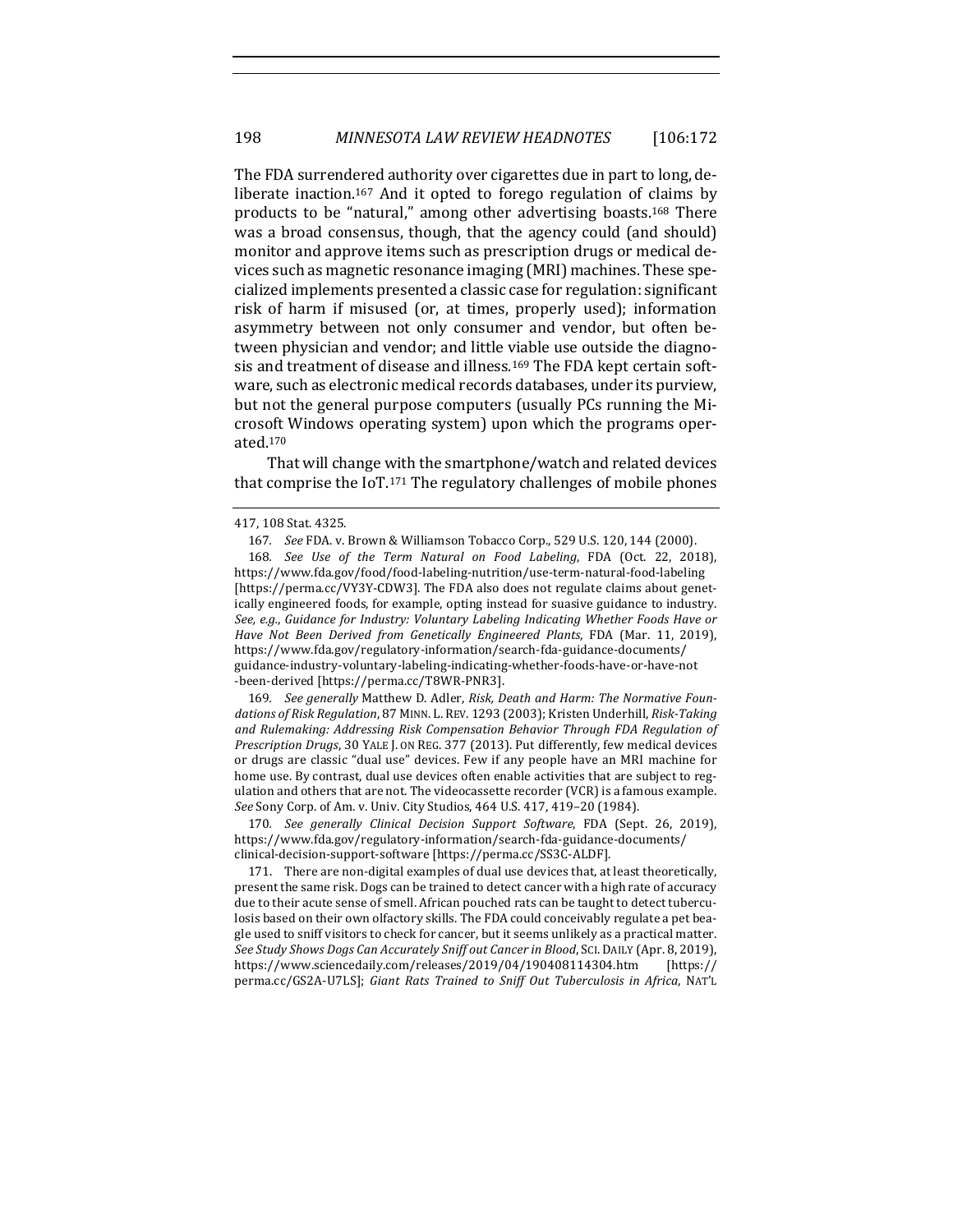shifted dramatically once it became sufficiently cheap to equip them with wireless radios for Internet access and high-quality cameras that made everyone a potential videographer or news reporter.<sup>172</sup> So, too, will the legal issues presented when fitness wristbands report wearers' heart rates to their physicians over the Internet,<sup>173</sup> or blood glucose monitors on the surface of the skin trigger administration of insulin via an artificial pancreas through a smartphone.<sup>174</sup> The technological shift leading to the advent of the IoT happened when microprocessors and Internet radios became cheap and powerful enough not only to transmit data (the upstream problem), but to receive new code and hence instructions for their devices to execute (the downstream problem). Put simply, data goes up, and code comes down. The regulatory interest is in ensuring adequate safeguards for the former such that these precautions enforce relevant privacy rules (whether set by contract or statute).<sup>175</sup> The interest in the latter is protecting users-both the owner of the device and others who interact with it—from unexpected or undesired behavior caused by unauthorized code running on their machines.<sup>176</sup>

GEOGRAPHIC (July 26, 2019), https://www.nationalgeographic.org/article/giant-rats -trained-sniff-out-tuberculosis-africa [https://perma.cc/74MJ-XXYL].

173. The popular Fitbit wristbands are already used to check for atrial fibrillation. Greg Licholai, *Fitbit Atrial Fibrillation Approval Revs up Competition with Apple Watch*, FORBES (Sept. 15, 2020), https://www.forbes.com/sites/greglicholai/2020/09/ 15/fitbit-atrial-fibrillation-approval-revs-up-competition-with-apple-watch/ ?sh=33af2780315c [https://perma.cc/SE9J-68EJ].

174. An open-source project named OpenAPS enables users to construct their own open-source continuous glucose monitor and insulin pump. *See* OPENAPS, https://openaps.org [https://perma.cc/B7QQ-NAKN]. Open-source software presents a fascinating challenge for regulators such as the FDA: there is no single entity responsible for its construction and maintenance, and regulating end users directly is likely to be non-viable as a political matter.

175. See Derek E. Bambauer, *Privacy Versus Security*, 103 J. CRIM. LAW & CRIMINOL-OGY 667, 667–72 (2013). 

176. See generally Charlotte Tschider, *Regulating the IoT: Discrimination, Privacy*, and Cybersecurity in the Artificial Intelligence Age, 96 DENVER L. REV. 87 (2018). For cybersecurity examples in medical devices, see William Alexander, *Barnaby Jack Could Hack Your Pacemaker and Make Your Heart Explode*, VICE (June 25, 2013), https://www.vice.com/en/article/avnx5j/i-worked-out-how-to-remotely-weaponise -a-pacemaker [https://perma.cc/6D79-KTG6].

<sup>172.</sup> Consider, for example, the effects on privacy law (such as the widespread problem of burgeoning non-consensual pornography) and criminal law (such as citizen recordings of police practices, known as "cop watching"). *See, e.g.*, Danielle Keats Citron & Mary Anne Franks, *Criminalizing Revenge Porn*, 49 WAKE FOREST L. REV. 345 (2014) (discussing the rise of revenge porn with technology and evaluating practical ways to criminalize it); Jocelyn Simonson, *Copwatching*, 104 CAL. L. REV. 391 (2016) (describing how activist groups have used technology to follow and record police officers).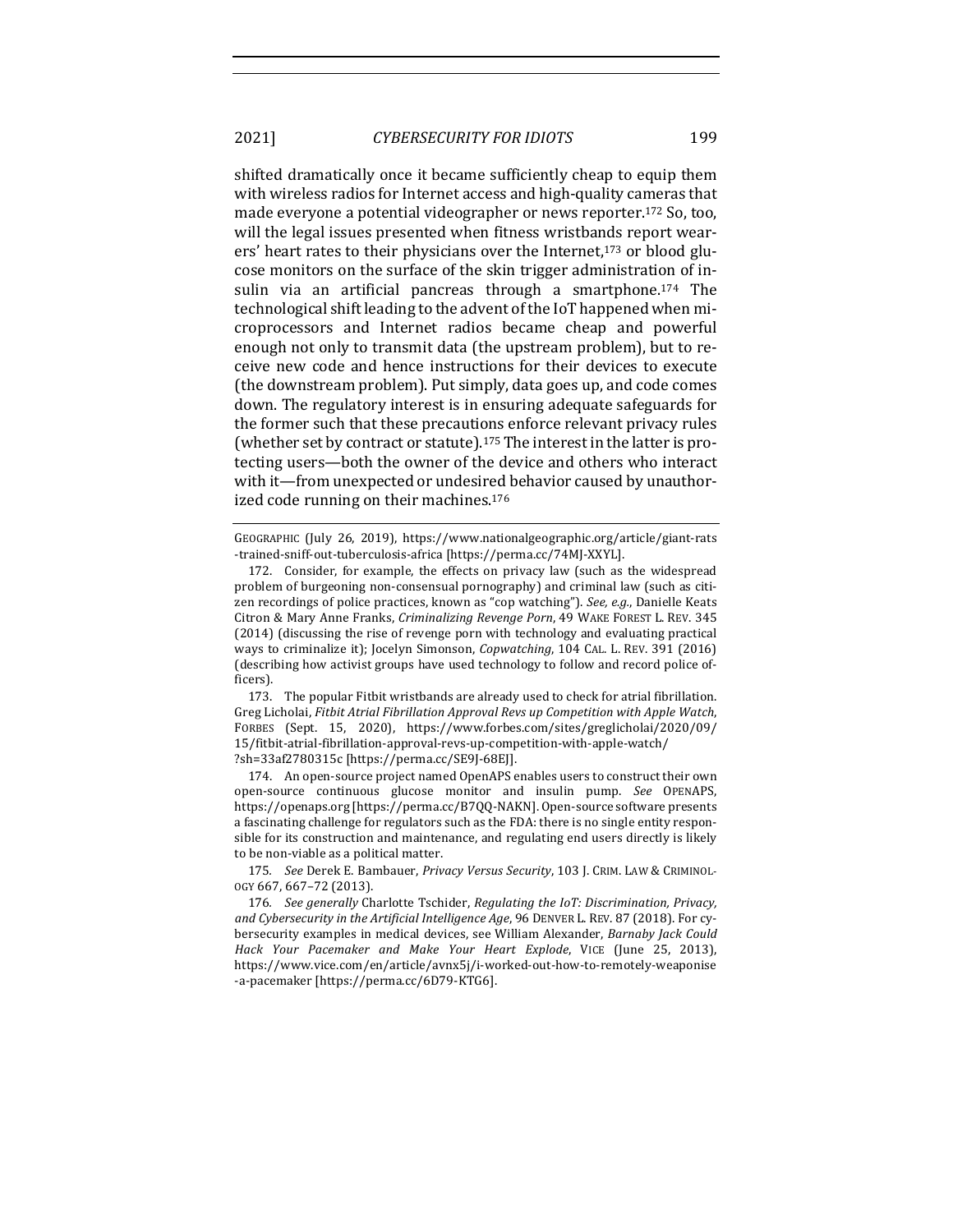There is also a sociological shift occurring. Classic medical devices such as CAT scan machines and colonoscopes are usually expensive and operated by specially trained personnel. But the lay public now has access not just to pedometers and infrared thermometers, but to increasingly sophisticated technology such as mobile ODT colposcopes<sup>177</sup> and air quality sensors.<sup>178</sup> These capabilities operate on the platform that IoT devices, such as the smartphone, offer via existing sensors and data capabilities.<sup>179</sup> These developments pose a regulatory conundrum for the FDA, as an increasing number of technologies move into the penumbra of its regulatory shadow.



The FDA will feel tempted, if not compelled, to regulate machines in the IoT if it concludes they meet the definition of a "medical device."<sup>180</sup> That is not a decision that is necessarily based in the agency's

180. See generally Charlotte Tschider, *Enhancing Cybersecurity for the Digital* Health Marketplace, 26 ANNALS HEALTH L. 1 (2017).

<sup>177.</sup> See Federico Maccioni, *Beyond the Pap Smear: Startup Uses Phone, Light and AI to Detect Cervical Cancer*, TIMES OF ISR. (Jan. 21, 2019), https://www .timesofisrael.com/beyond-the-pap-smear-startup-uses-phone-light-and-ai-to -detect-cervical-cancer [https://perma.cc/BK2U-F7CP].

<sup>178.</sup> See Brent Rubell, Overview: IoT Air Quality Sensor with Adafruit IO, ADAFRUIT (Feb. 18, 2021), https://learn.adafruit.com/diy-air-quality-monitor [https:// perma.cc/83XD-D98H].

<sup>179.</sup> *See generally 10 Examples of the Internet of Things in Healthcare, ECONSUL-*TANCY (Feb. 1, 2019), https://econsultancy.com/internet-of-things-healthcare [https://perma.cc/A457-RTS7]. Most people have experienced this type of shift, though perhaps unknowingly, when they have used wireless Internet access to place a voice phone call. To the phone and the network, voice is merely another unremarkable type of data. Put differently, "smartphone" is actually just a convenient term for a handheld computer that users often interact with using their voices.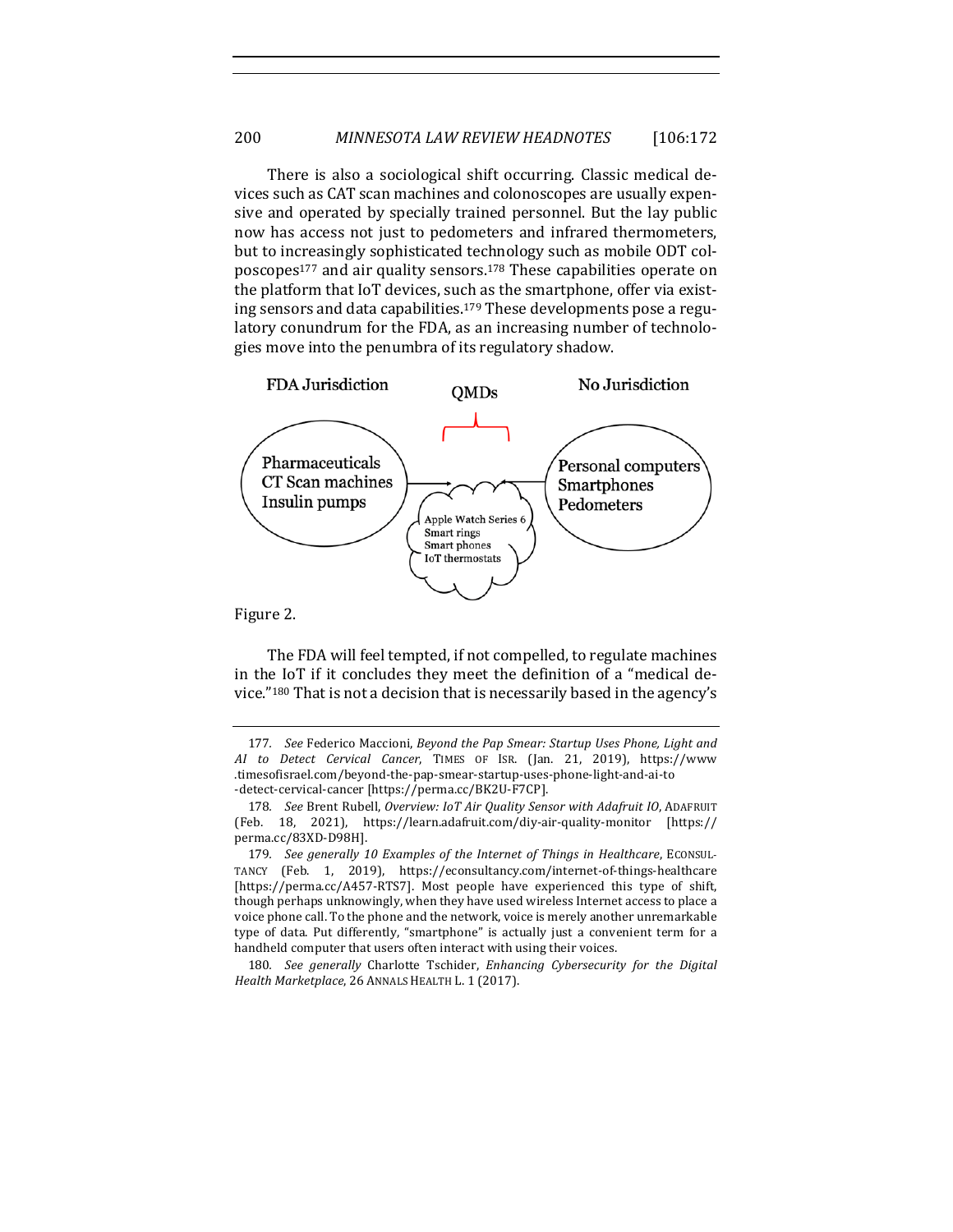enabling statute, nor one that is necessarily wise policy. The FDA at present is a specialized regulator dealing with technologies that evolve relatively slowly. With the IoT, it will become a generalist regulator overseeing technology that changes rapidly.<sup>181</sup> Thus, the FDA will face tasks and challenges similar to those confronted by the FTC and state attorneys general in supervising cybersecurity. This Essay's argument is that the agency ought to choose to exercise its discretion—or be required to do so by new legislation—to treat dual use IoT devices under the negligence per se rule described above.<sup>182</sup> This would create a regulatory floor or minimum for items such as a Fitbit capable of detecting atrial fibrillation.<sup>183</sup> Technological regulation is fraught, caught between the poles of the precautionary principle and the need to generate innovation. At present, the FDA's intensive review process can actually create a barrier to cybersecurity. Although the agency maintains that most software patches that address security do not require FDA review,<sup>184</sup> manufacturers are wary of issuing updates because doing so may require them to undertake the certification process all over again.<sup>185</sup>

The FDA should adopt a variant of the famous "*Sony* safe harbor" from copyright law, which exempts dual use devices from contributory infringement liability if they are "*capable* of substantial non-infringing uses."<sup>186</sup> The FDA principle should be to engage in negligence per se regulation of IoT devices rather than full-fledged certification if the devices demonstrate *actual* substantial use that would subject the machines to the agency's jurisdiction, but also have *actual* substantial use that is outside the FDA's remit. This would create a new category of "quasi-medical devices," neither wholly free from oversight nor

<sup>181.</sup> *See* Helman, *supra* note 100, at 696.

<sup>182.</sup> At present, the FDA exercises discretion in deciding when to regulate machines or applications that are not clearly within or outside of the definition of a "medical device." See Cortez, *supra* note 164, at 1205.

<sup>183.</sup> See Abrar Al-Heeti, *Fitbit Launches Heart Study to See If Its Devices Can Detect* AFib, CNET NEWS (May 6, 2020), https://www.cnet.com/news/fitbit-launches-heart -study-to-explore-whether-its-devices-can-help-detect-afib [https://perma.cc/X4U3 -RSPZ].

<sup>184.</sup> See FDA, GUIDANCE FOR INDUSTRY: CYBERSECURITY FOR NETWORKED MEDICAL DE-VICES CONTAINING OFF-THE-SHELF (OTS) SOFTWARE (Jan. 14, 2005), https://www.fda.gov/media/72154/download [https://perma.cc/57ET-MWPS].

<sup>185.</sup> See Kristy Williams, Updates Are Not Available: FDA Regulations Deter Manufacturers from Quickly and Effectively Responding to Software Problems Rendering Med*ical Devices Vulnerable to Malware and Cybersecurity Threats*, 14 WAKE FOREST J. BUS. & INTELL. PROP. L. 367, 370-71 (2014).

<sup>186.</sup> Sony Corp. of Am. v. Universal City Studios, 464 U.S. 417, 442 (1984) (emphasis added).